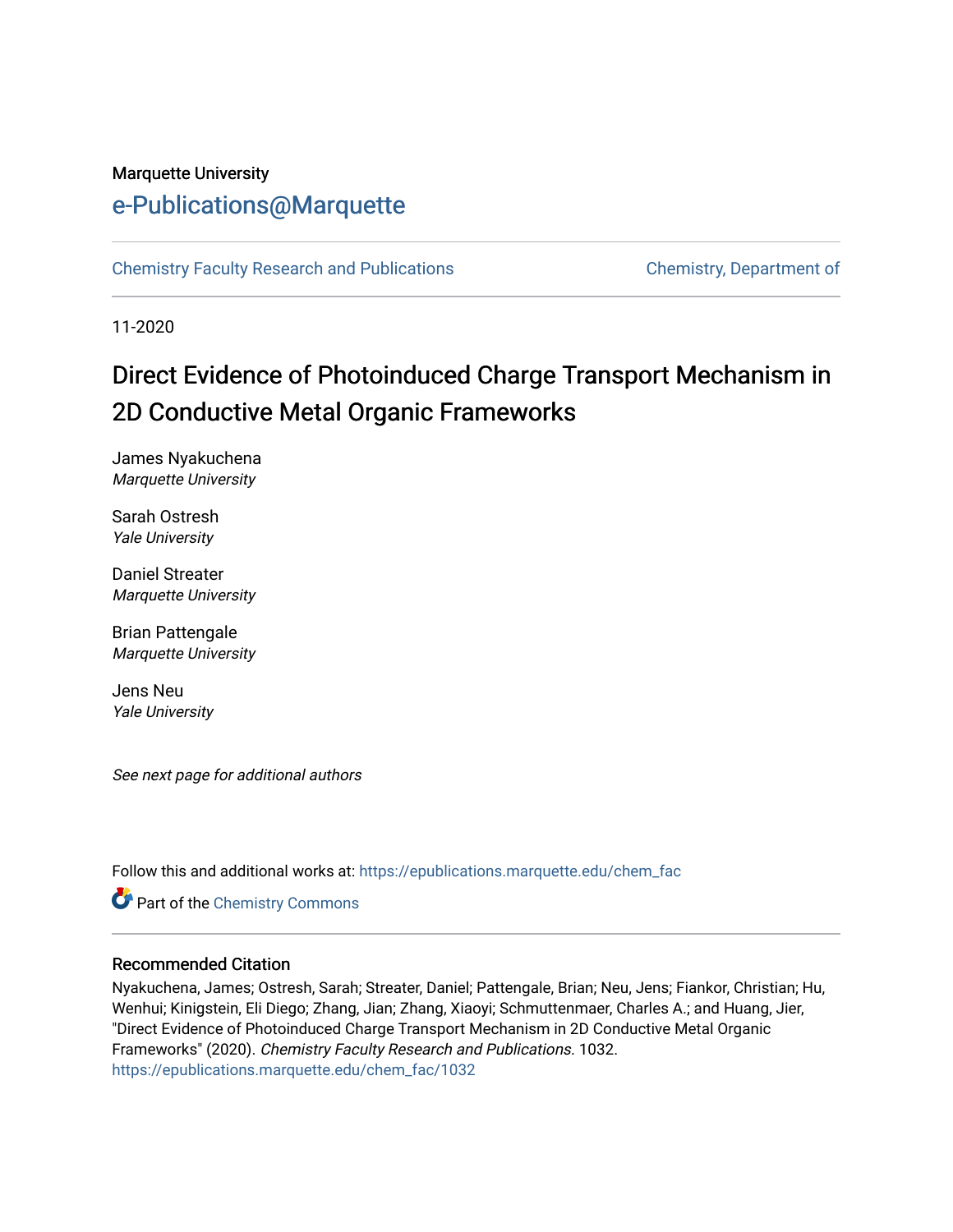#### Authors

James Nyakuchena, Sarah Ostresh, Daniel Streater, Brian Pattengale, Jens Neu, Christian Fiankor, Wenhui Hu, Eli Diego Kinigstein, Jian Zhang, Xiaoyi Zhang, Charles A. Schmuttenmaer, and Jier Huang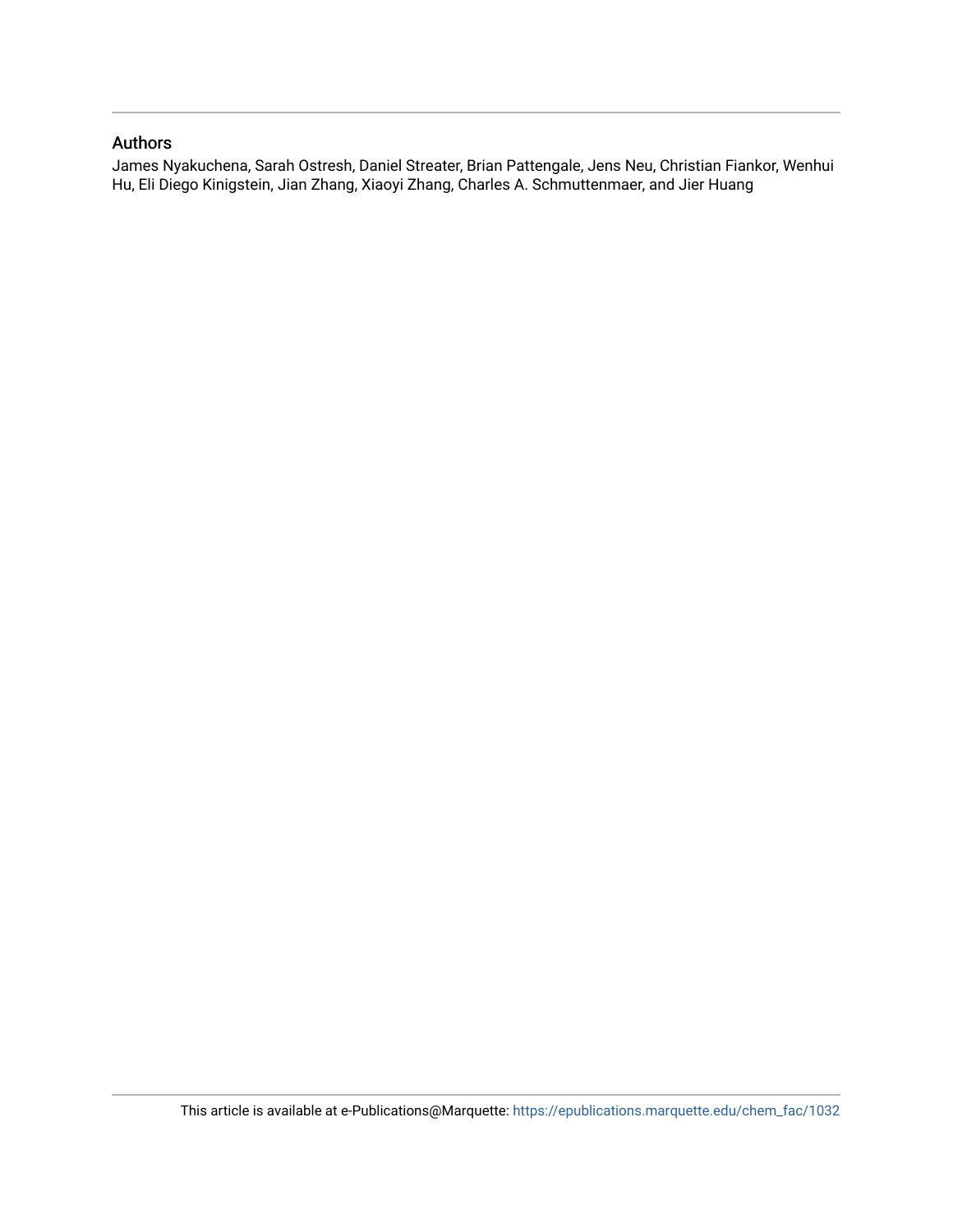**Marquette University**

# **e-Publications@Marquette**

# *Chemistry Faculty Research and Publications/College of Arts and Sciences*

# *This paper is NOT THE PUBLISHED VERSION***.**

Access the published version via the link in the citation below.

*Journal of the American Chemical Society*, Vol. 142, No. 50 (November 2020): 21050-21058. [DOI.](https://doi.org/10.1021/jacs.0c09000) This article is © American Chemical Society and permission has been granted for this version to appear in [e-](http://epublications.marquette.edu/)[Publications@Marquette.](http://epublications.marquette.edu/) American Chemical Society does not grant permission for this article to be further copied/distributed or hosted elsewhere without the express permission from American Chemical Society.

# Direct Evidence of Photoinduced Charge Transport Mechanism in 2D Conductive Metal Organic Frameworks

James Nyakuchena Department of Chemistry, Marquette University, Milwaukee, Wisconsin Sarah Ostresh Department of Chemistry and Yale Energy Science Institute, Yale University, New Haven, Connecticut Daniel Streater Department of Chemistry, Marquette University, Milwaukee, Wisconsin Brian Pattengale Department of Chemistry and Yale Energy Science Institute, Yale University, New Haven, Connecticut Jens Neu Department of Molecular Biophysics and Biochemistry and Yale Microbial Sciences Institute, Yale University, New Haven, Connecticut Christian Fiankor Department of Chemistry, University of Nebraska-Lincoln, Lincoln, Nebraska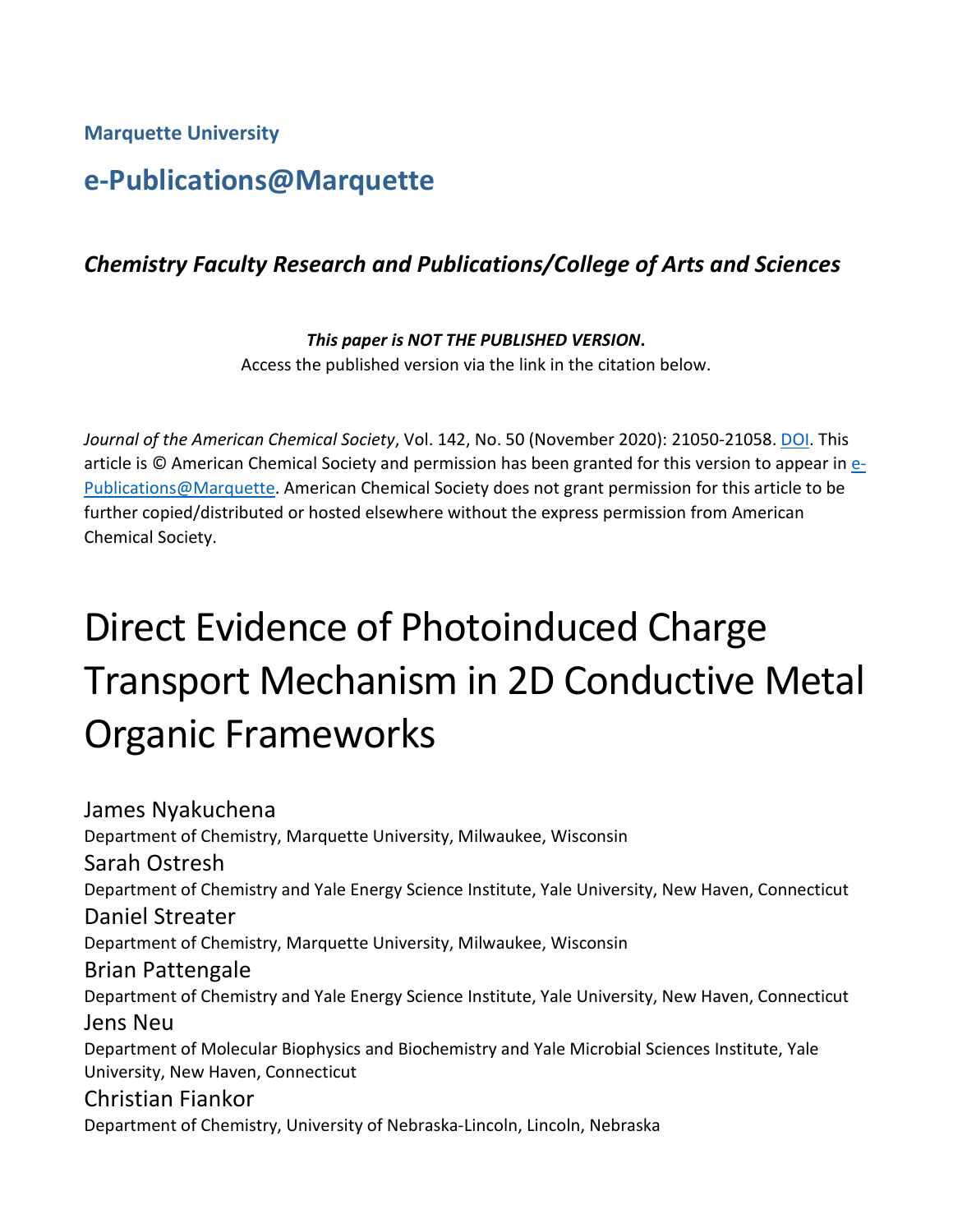## Wenhui Hu Department of Chemistry, Marquette University, Milwaukee, Wisconsin Eli Diego Kinigstein X-ray Science Division, Argonne National Laboratory, Argonne, Illinois Jian Zhang Department of Chemistry, University of Nebraska-Lincoln, Lincoln, Nebraska Xiaoyi Zhang X-ray Science Division, Argonne National Laboratory, Argonne, Illinois Charles A. Schmuttenmaer Department of Chemistry and Yale Energy Science Institute, Yale University, New Haven, Connecticut Jier Huang Department of Chemistry, Marquette University, Milwaukee, Wisconsin

# Abstract



Conductive metal organic frameworks (MOFs) represent a promising class of porous crystalline materials that have demonstrated potential in photo-electronics and photocatalytic applications. However, the lack of fundamental understanding on charge transport (CT) mechanism as well as the correlation of CT mechanism with their structure hampered their further development. Herein, we report the direct evidence of CT mechanism in 2D Cu-THQ MOFs and the correlation of temporal and spatial behaviors of charge carriers with their photoconductivity by combining three advanced spectroscopic methods, including time resolved optical and X-ray absorption spectroscopy and terahertz spectroscopy. In addition to Cu-THQ, the CT in Cu/Zn-THQ after incorporating  $Zn^{2+}$  guest metal was also examined to uncover the contribution of through space pathway, as the presence of the redox inactive  $3d^{10} Zn^{2+}$  is expected to perturb the long range in-plane CT. We show that the hot carriers in Cu-THQ generated after photoexcitation are highly mobile and undergo fast localization to a lower energy state (cool carriers) with electrons occupying Cu center and holes in ligands. The cool carriers, which have super long lifetime (>17 ns), are responsible for the long-term photoconductivity in Cu-THQ and transport through the O–Cu–O motif with negligible contribution from interlayer ligand π–π stacking, as incorporation of  $Zn^{2+}$  in Cu-THQ significantly reduced photoconductivity. These unprecedented results not only demonstrate the capability to experimentally probe CT mechanism but also provide important insight in the rational design of 2D MOFs for photoelectronic and photocatalytic applications.

## 1. Introduction

Metal organic frameworks (MOFs) are a class of highly porous crystalline materials constructed from metal ions or clusters connected by organic ligands.(1−4) Due to their unique properties resulting from structure tunability, large surface area, and tunable porosity, MOFs have emerged as promising materials for a large variety of applications such as gas storage(5) and separation,(6) sensing,(7) catalysis,(8,9) and drug delivery.(10) In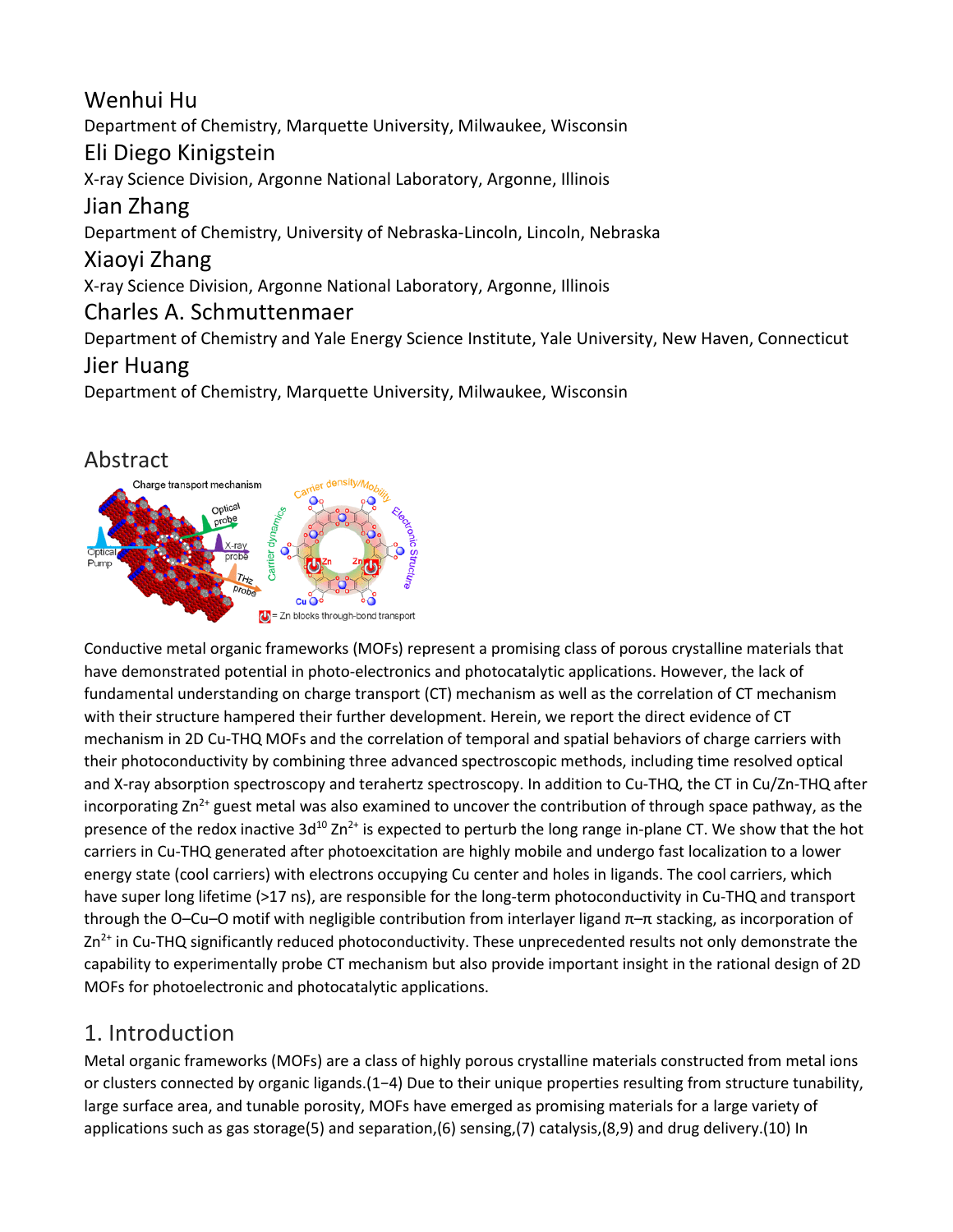contrast, the use of MOFs as semiconducting light absorption and charge transport materials has received relatively little attention due to their low electrical conductivity nature.(11) The low conductivity of MOFs can be traced back to their inherent porosity, which prevents communication between adjacent units,(3) and the nature of building blocks where hard metals are often connected to redox-inactive ligands with hard base character, resulting in large energy gaps and confined electronic states.(12) Fortunately, benefiting from the abundance of building blocks and structural diversity, recent development in the field has discovered approaches to produce electrically conductive MOFs, leading to novel applications of MOFs in areas such as optoelectronics, energy storage, and artificial photosynthesis.(8,13,14)

Strategies that have been used to construct MOFs with charge transport (CT) properties are based on two approaches, i.e., through bond and through space approach (Scheme 1).(15) The through bond approach relies on favorable spatial and orbital overlap between metal nodes and organic linkers for effective CT.(16,17) The through space approach utilizes non-covalent interactions like  $\pi$ – $\pi$  stacking between organic linkers to create an extended pathway for charge delocalization.(18,19) Both approaches are expected to offer low energy pathways for charge to transport either through hopping or band transport(15,20−22) and can be achieved by judicious choice of stable organic ligands and suitable combination of the metal ions and chelating units.(23) For example, 2D MOFs based on tetrathiafulvalene, naphthalene, anthracene,(24) and naphthalenediimide ligands(25) exhibit conductivity, which originates from the interlayer  $π$  = π stacking between the organic ligands, allowing efficient CT from one sheet to another. MOFs based on linkers and metals that tend to form 1D second building units display charge delocalization and conductivity, which can be attributed to the intralayer CT through bonds.(26)





While the field of electrically conductive MOFs has experienced tremendous expansion in the last decade and yielded a variety of MOFs with high mobility and conductivity, majority of these works focus on material design principle and conductivity measurement, leaving the fundamental understanding of CT mechanism underexplored; yet the latter is essential for the further development of this class of materials to be exploited in optoelectronics, solar cells, and photocatalysis.(27) Among the few studies that have reported CT mechanism in MOFs, methods such as probe based method(3,28) and non-contact spectroscopic methods including time resolved microwave conductivity and terahertz spectroscopy have been used for measurements.(21) However, probe-based approaches lack both spatial and temporal resolution of charge carrier behaviors, resulting in ambiguity in the understanding of the CT mechanism at a molecular level. Non-contact time-resolved terahertz spectroscopy offers both temporal and spatial resolution. Still, it can only probe sufficiently mobile charges and cannot provide insight into the more localized aspects of the CT mechanism that may play a major role in the CT at a molecular level.

In response to these challenges, herein, we report the study of the CT mechanism in 2D MOFs constructed from Cu nodes connected by tetrahydroxyquinone (THQ), aiming for the direct correlation of both spatial and temporal behaviors of charge carriers with their photoconductivity by combining three advanced transient spectroscopic methods including optical transient absorption (OTA), X-ray transient absorption (XTA), and optical pump terahertz probe (OPTP) spectroscopy. In addition to Cu-THQ, the CT in Cu/Zn-THQ after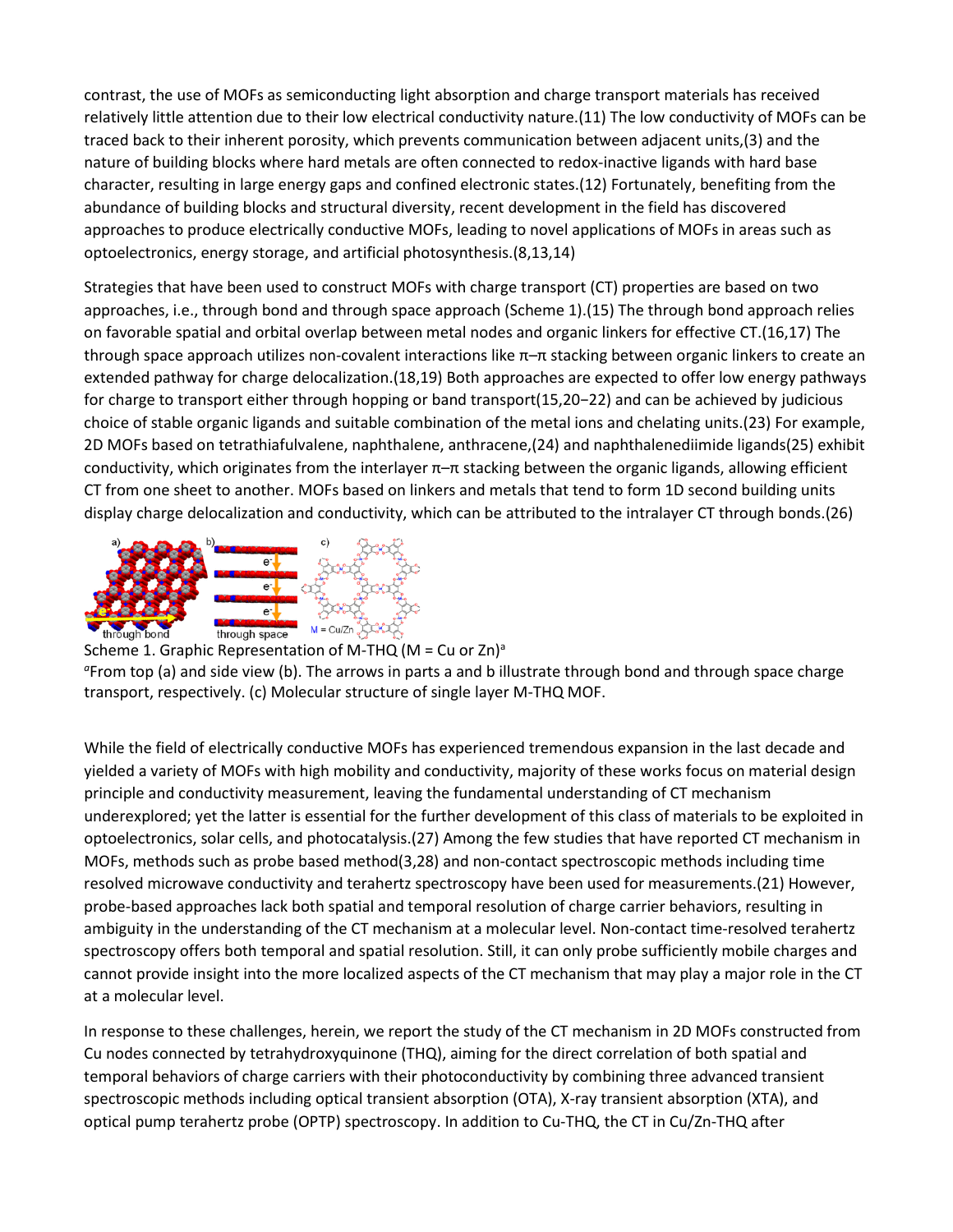incorporating  $Zn^{2+}$  guest metal nodes was also examined to uncover the contribution of through space pathway as the presence of the redox inactive  $3d^{10} Zn^{2+}$  is expected to perturb the long range in-plane charge delocalization.(29)

# 2. Experimental Section

#### Materials

Tetrahydroxy-1,4-benzoquinone hydrate (96.0% TCI), zinc nitrate hexahydrate (Zn(NO<sub>3</sub>)<sub>2</sub>·6H<sub>2</sub>O, Alfa Aesar), zinc acetate dihydrate (Zn(CH<sub>3</sub>COO)·2H<sub>2</sub>O, 99% Acros Organics), copper nitrate hemi pentahydrate, (Cu(NO3)2·2.5H2O, 99% Acros Organics), ethylenediamine (C2H8N4, 99% Acros Organics), and chloroform (Alfa Aesar, 99.8%) were the materials used.

#### Synthesis of M-THQ MOFs (M = Cu or Zn)

Cu-THQ was synthesized according to previously published protocols.(30) Briefly, tetrahydroxy-1,4 benzoquinone hydrate (THQ) (300 mg, 1.74 mmol) was dissolved in 100 ml of degassed H<sub>2</sub>O under N<sub>2</sub> protection. A mixture of  $Cu(NO<sub>3</sub>)<sub>2</sub>·2.5H<sub>2</sub>O$  (532 mg, 2.29 mmol) and ethylene diamine (230  $\mu$ L, 3.45 mmol) in 100 ml of degassed H2O was transferred to the THQ solution under vigorous stirring. The reaction was left to further react for 12 h with stirring at room temperature. The product was filtered and washed with H<sub>2</sub>O (100 ml) twice and acetone (50 ml) twice. The product was collected after centrifugation at 6000 rpm and then dried overnight in an oven at 80 °C for further characterization.  $Zn^{2+}$  doping was achieved by using half the amount of Cu<sup>2+</sup> (1.145 mmol) sources with Zn(NO<sub>3</sub>)<sub>2</sub>.6H<sub>2</sub>O (1.145 mmol), which resulted in the formation of mixed-node Cu/Zn-THQ MOF. To synthesize Zn-THQ MOF, 2.29 mmol Zn(NO<sub>3</sub>)<sub>2</sub>·6H<sub>2</sub>O was used.

#### Standard Characterization

XRD patterns were obtained through a Rigaku Miniflex II XRD diffractometer with a Cu Kα radiation source. UVvisible absorption and diffuse reflectance data were recorded with a Cary 5000 UV-VIS-NIR spectrophotometer with an internal diffuse reflectance accessory. FTIR spectra was performed with solid samples on a Thermo Fischer Scientific iS5 FTIR spectrometer equipped with an iD3 ATR accessory. XPS measurements were performed using the Kratos AXIS Supra equipped with a monochromatic Al Kα X-ray source, running at a power of 300W, and operating at 15 kV. All samples were measured with a 300  $\times$  700  $\mu$ m<sup>2</sup> spot size and an operating chamber pressure <10–8 Torr.

#### Femtosecond Optical Transient Absorption (OTA) Spectroscopy

A regenerative amplified Ti-Sapphire laser (Solstice, 1 kHz repetition rate, 800 nm, <100 fs FWHM, 3.5 mJ/pulse) provides the pump and probe pulses for OTA measurements. The tunable (235–1100 nm) pump is generated by TOPAS from 75% of the Solstice output and is chopped at 500 Hz. The remaining 25% of Solstice output is used to generate white light in a sapphire crystal (420-750 nm) in a Helios ultrafast spectrometer (Ultrafast Systems LLC). The film sample on glass substrate is translated continuously to avoid sample degradation from the 450 nm pump pulses (0.75 μJ/pulse).

## X-ray Transient Absorption (XTA) Spectroscopy

The XTA experiment was performed at beamline 11-ID-D at APS and is described in our earlier report.(29) Briefly, 400 nm optical pump pulses were produced by a commercial regeneratively amplified Ti:Sapphire laser: a 3 kHz, 100 fs (FWHM), 3.3 mJ, 800 nm pulse train, which was produced by a Legend Elite Duo amplifier system seeded by a Micra-5 oscillator and pumped by an Evolution intracavity-doubled, diode pumped Nd:YLF Q-switched laser. The 800 nm signal output was then doubled with a BBO crystal to produce 400 nm laser pulse. The laser pump and X-ray probe are overlapped in a flowing sample stream 550 μm in diameter. Avalanche photodiodes with Z-1 soller slit filters were positioned at 90 deg on both sides of the incident X-ray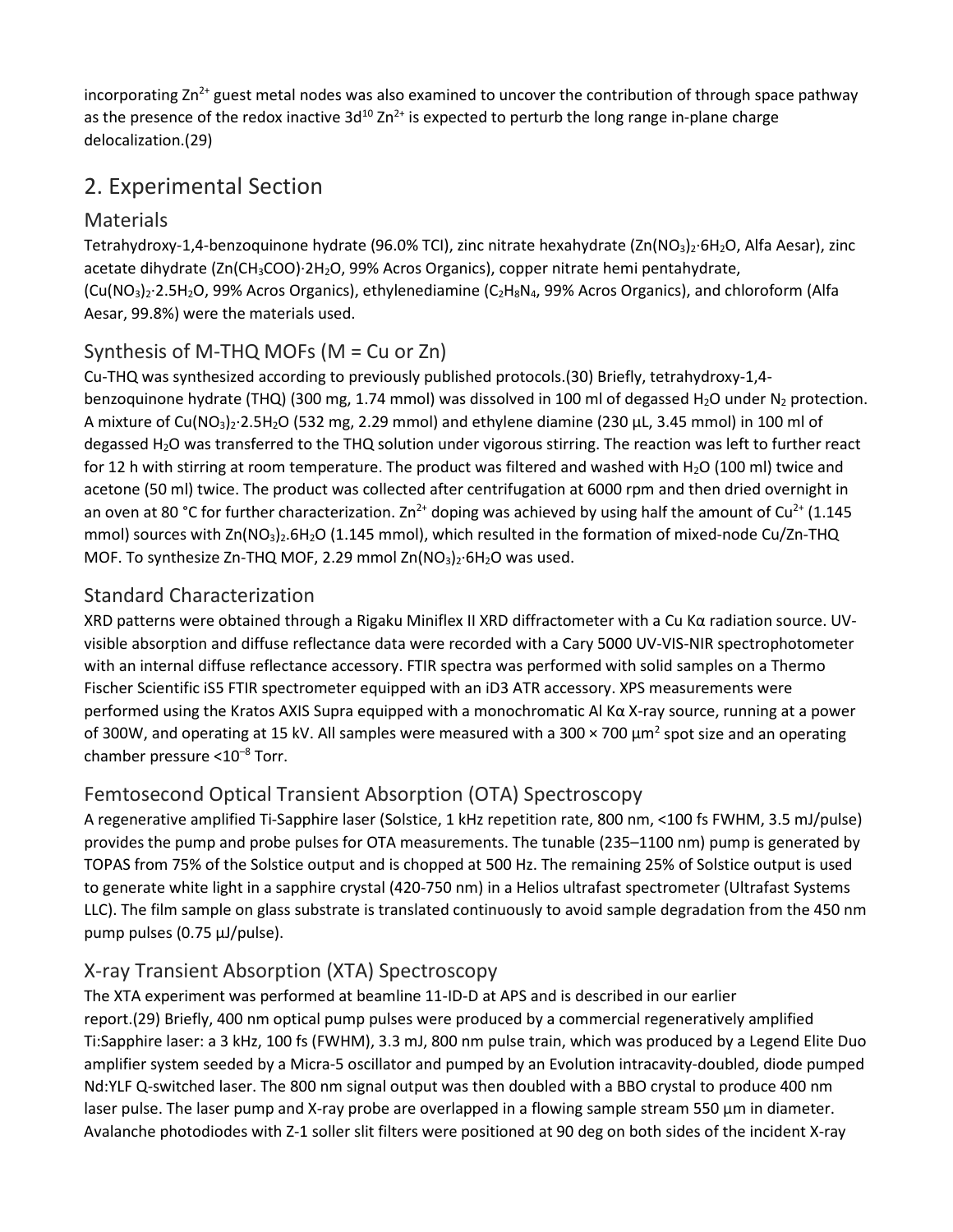beam. The laser-on and laser-off spectra were collected at a specified delay time after the laser pump pulse excitation of a given MOF sample. The difference spectra were obtained by taking the difference between laseron and laser-off spectra.

#### Optical Pump Terahertz Probe (OPTP) Spectroscopy

Samples were prepared into tape cells according to the previously reported method.(31) Briefly, a business card is cut into approximately 3 cm<sup>2</sup> pieces, a hole is punched (7 mm diameter), and acrylic tape is placed on one side of the card. The tape used is Intertape Polymer Group model number 291 (thickness 2.5 mil = 63.5 μm). The tape cell is cleaned with isopropanol prior to the measurement.

The measurements were taken using an amplified Ti:sapphire laser. The Spectra-Physics Spitfire Ace amplifier emits pulsed 4 W, 35 fs, 800 nm light at 1 kHz repetition rate. The beam is split into optical pump, terahertz generation, and detection beams. A 400 nm optical pump beam is generated by frequency doubling 800 nm light using a Type I β-barium borate (BBO) crystal (Eksma Optics). The remainder of the light is used to generate a plasma source to obtain THz radiation, and the detection beam is used to detect signal using free space electrooptic sampling in a ZnTe (110) crystal. Frequency-dependent experiments were performed at a pump-probe delay of 500 fs and were processed with both no model and the thin film approximation, as described previously.(31−33) The thin film approximation yielded similar results and was used for the presented data.

#### Time-domain Terahertz Spectroscopy (THz-TDS)

THz-TDS was performed as described previously(33,34) using an 800 nm oscillator (Spectra Physics Mai Tai) and photoconductive antennas for THz generation/detection. The measurements were performed on tape cells with an empty tape cell as a reference. A cryostat was used to collect data at 300, 200, and 100 K using liquid  $N_2$ . Due to no apparent temperature trends, the presented data is the average over the three temperatures, two samples per material, and three locations on each sample.

#### Computational Modeling

Density Functional Theory (DFT) calculations were performed on user defined hexagonal unit cells each consisting of two deprotonated THQ ligands and three metal ion centers. The augmented planewave (PAW) method from the GPAW(35,36) python package with Atomic Simulation Environment(37) interface was used for both structural optimization and electronic band structure calculations. The PBEsol exchange-correlation functional(38) was used for structural optimization, and the revised-PBE(39) exchange-correlation functional was used for electronic band structure calculations. Double-zeta planewave basis sets under a 400 eV kineticenergy cutoff with a single polarization function were used for valence electrons to construct the all-electron wavefunction with frozen-core electrons. Suitable convergence was found for a Γ-centered Brillouin zone that was divided into a 1x1x3 k-point mesh for structural optimization and a 5x5x5 k-point mesh for electronic band structure calculations. For structural optimization, the unit cell was allowed to optimize alongside atomic positions based on the Pulay stress estimated by the kinetic energy of an isolated atom. Convergence for the optimization was not satisfied until the forces on all atoms was less than 0.01 eV/Å. The electronic band structure calculations were performed on the optimized unit cells which converged to triclinic. To find a suitable path through the Brillouin zone of the triclinic unit cell along the high symmetry k-lines, an automatic detection algorithm was used.(40)

# 3. Results and Discussion

#### 3.1. Synthesis and Characterization of M-THQ (M = Cu or Zn)

The 2D Cu-THQ and Cu/Zn-THQ (Cu/Zn = 44:56) MOFs (Scheme 1) are synthesized by kinetically controlled synthesis procedure following the previously published protocols (details in Experimental Section).(30) The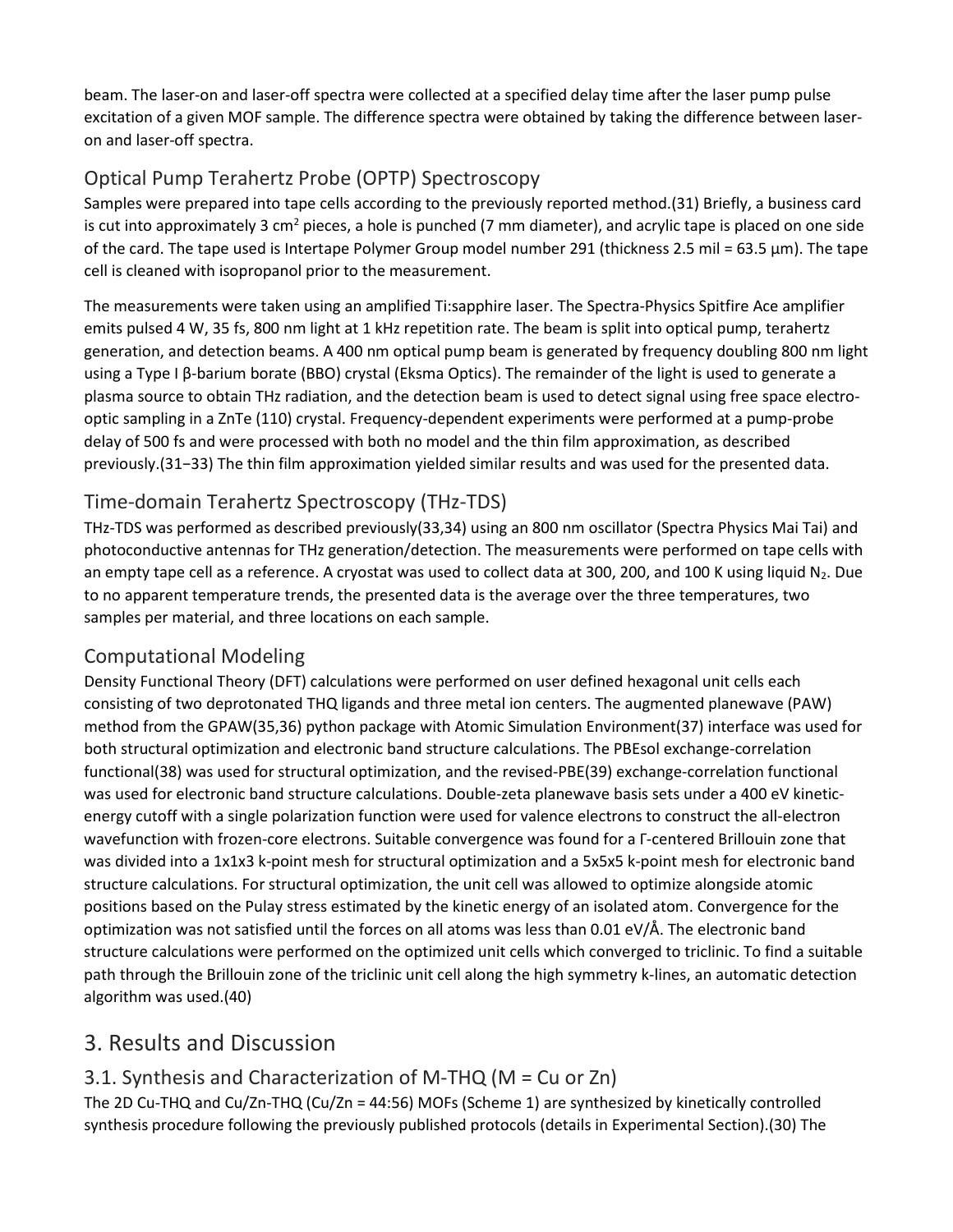Fourier transform infrared (FTIR) spectrum of the THQ ligand (Figure 1a) shows absorption features at 3350 and 1700 cm<sup>-1</sup>, which results from O-H and C=O stretching modes, respectively.(30) These features disappear in the M-THQ samples, suggesting full deprotonation and reduction of the ligand due to coordination to metal nodes. Meanwhile, a new broad band at 3000  $cm^{-1}$  was observed in the spectra of M-THQ MOFs. This band can be assigned to NH stretching modes and originated from ethylenediamine molecules within the MOF for balancing charge.(30) The formation of M-THQ is further supported by the diffuse reflectance UV-Visible-Near IR spectra. As shown in Figure 1b, THQ ligand shows a broad absorption in UV-visible region with tails extended to the near IR region corresponding to n-π transition.(41) Compared to the spectrum of THQ ligand, an additional broad absorption was observed in the near IR region (> 900 nm) of M-THQ spectra. As this broad absorption is not observed in the spectrum of Zn-THQ (Figure S1), we assigned this absorption to either the intramolecular charge transfer band or Cu d-d transition, in good agreement with previous data of Cu-THQ.(30)



Figure 1. FTIR (a) and diffuse reflectance spectra (b) of Cu-THQ, Cu/Zn-THQ, and THQ ligands in solid state. (c) The XRD patterns of Cu-THQ and Cu/Zn-THQ. (d) Cu and Zn local coordination geometry in M-THQ MOF.

Powder X-ray diffraction (XRD) was used to examine the crystalline nature of M-THQ. As shown in Figure 1c, the XRD patterns of M-THQ agree well with the standard Kagome lattice and previously published patterns for Cu-THQ,(30) further supporting the formation of crystalline M-THQ. Rietveld refinement of Cu-THQ (green lines in Figure 1c) suggest that it belongs to the *Cmcm* space group with a base-centered orthorhombic unit cell in line with previous works.(30) Density functional theory (DFT) calculations with PBEsol exchange-correlation functional predicts that Cu-THQ will arrange itself in a planar manner within a triclinic unit cell that is nearly hexagonal (Figure 1d, left panel). The planar arrangement occurs owing to the preferential square planar arrangement of the Cu<sup>2+</sup> ion. The Zn<sup>2+</sup> variant is distorted arising from Zn<sup>2+</sup> preferentially adopting a coordination environment that is influenced by  $O^{1-}$  ions in adjacent layers (Figure 1d, right panel). The N<sub>2</sub> adsorption isotherm (Figure S2) at 77 K reveals a BET surface area of 139.08  $m^2/g$  for Cu-THQ in agreement with earlier reports.(30) A similar result was obtained for Cu/Zn-THQ (159.19 m<sup>2</sup>/g), showing maintenance of the intrinsic porosity on Zn dilution.

X-ray photoelectron spectroscopy was used to determine the charges on M-THQ MOFs. The XPS scan of  $Cu2P_{3/2}$  in both Cu-THQ and Cu/Zn-THQ displays a dominant peak at 933 eV, satellite peaks characteristics of  $Cu^{2+}$ , and a trace amount of Cu<sup>+</sup> (Figure S3a), which agree with the previous literature data,(30) suggesting the presence of a mixed valence state of Cu center in both samples. Furthermore, O 1s XPS scans (Figure S3b) shows that the binding energy for the O 1s electrons increases in the order of Cu-THQ, Cu/Zn-THQ, and Zn-THQ, suggesting that electron density on the O-M-O motif reduces with Zn dilution.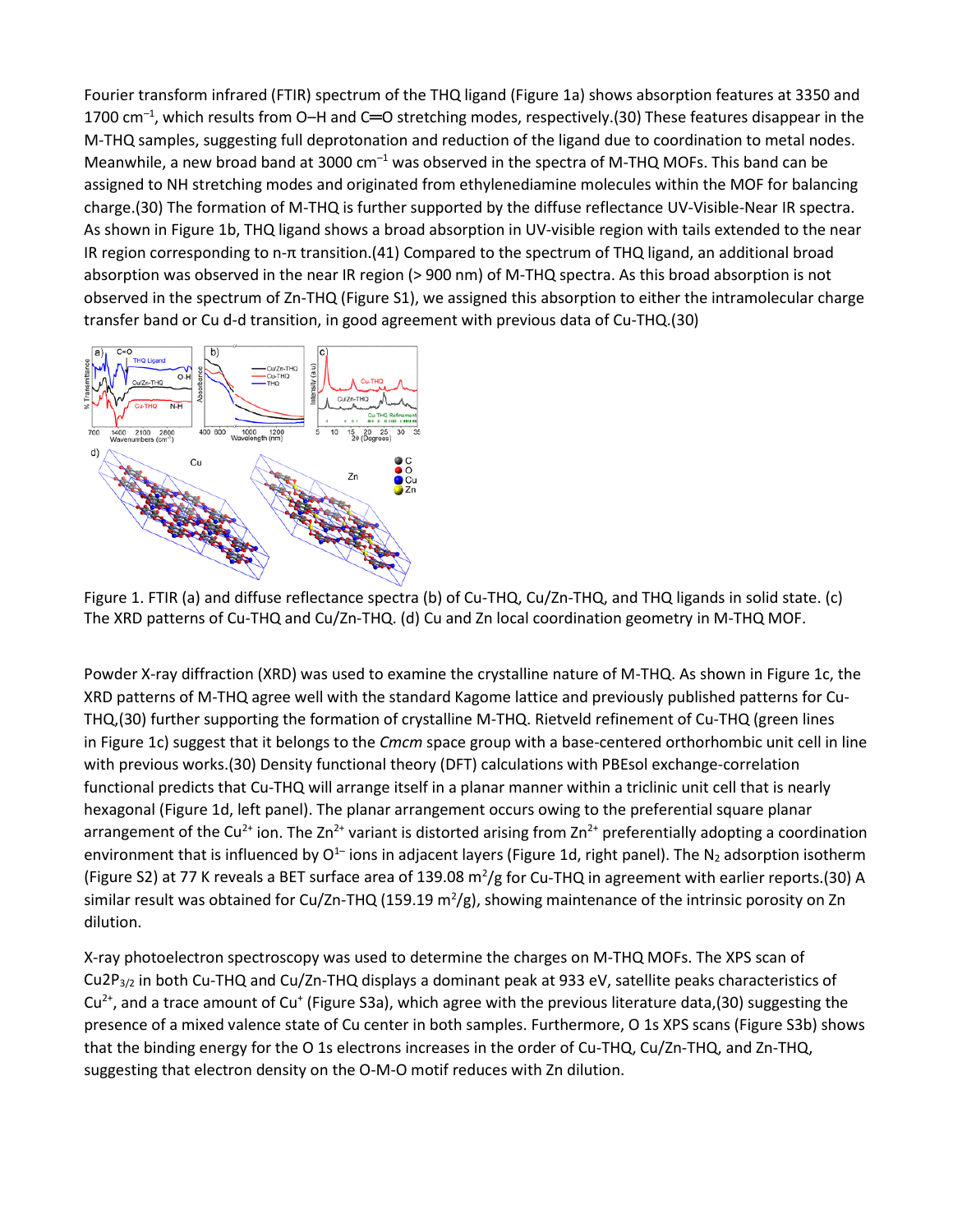#### 3.2. CT Mechanism by Probing Exciton Dynamics using OTA

Femtosecond optical transient absorption (OTA) spectroscopy was used to examine the carrier dynamics and CT mechanism in Cu-MOF and Cu/Zn-MOF. Figure 2a shows the OTA spectra of Cu-THQ following 450 nm excitation. Immediately following the excitation, the OTA spectra show a broad negative feature at 470–660 nm and a positive feature at >700 nm (denoted as E1). Recent computational studies(42) suggested that Cu-THQ behaves as a semiconductor with a highly dispersive conduction band, suggesting that a semiconductor exciton model rather than a molecular model should be used to interpret OTA spectra. As a result, the negative feature can be assigned to the exciton bleach (EB) band resulting from the reduced oscillation strength of the transition from the valence band (VB) to the conduction band (CB) due to electrons filling the CB.(43,44) The positive feature (E1) can be attributed to the electron absorption due to the transition from the lower to the higher energy level of CB. The EB band centered at 620 nm recovers, and E1 decays quickly with time, where an isosbestic point was observed at 700 nm, suggesting that they represent the same relaxation process, i.e., electrons in the CB recombine with the hole in VB. It is interesting to note that the EB at ∼525 nm evolves to be positive after 5 ps, indicating that EB at ∼525 nm overlaps with electron absorption at the same region (denoted as E2), where E2 has a different nature from E1 as E2 decays slower than E1 at early time. These spectral evolutions can be more clearly seen from the comparison of their kinetic traces (Figure 2b), where the kinetics of EB (620 nm) follow E1 (700 nm) but E2 (525 nm) becomes positive at later time.



Figure 2. OTA spectra of Cu-THQ (a) and Cu/Zn-THQ (c). (b) The comparison of kinetic traces of Cu-THQ at 750, 620, and 525 nm. (d) The comparison of kinetic traces of EB band for Cu-THQ at 620 nm and Cu/Zn-THQ at 580 nm.

As the OTA spectra of the THQ ligand in chloroform solution (Figure S4a) show distinct features, i.e., ground state bleach centered at 480 nm and excited state absorption with well-defined band centered at 560 nm, the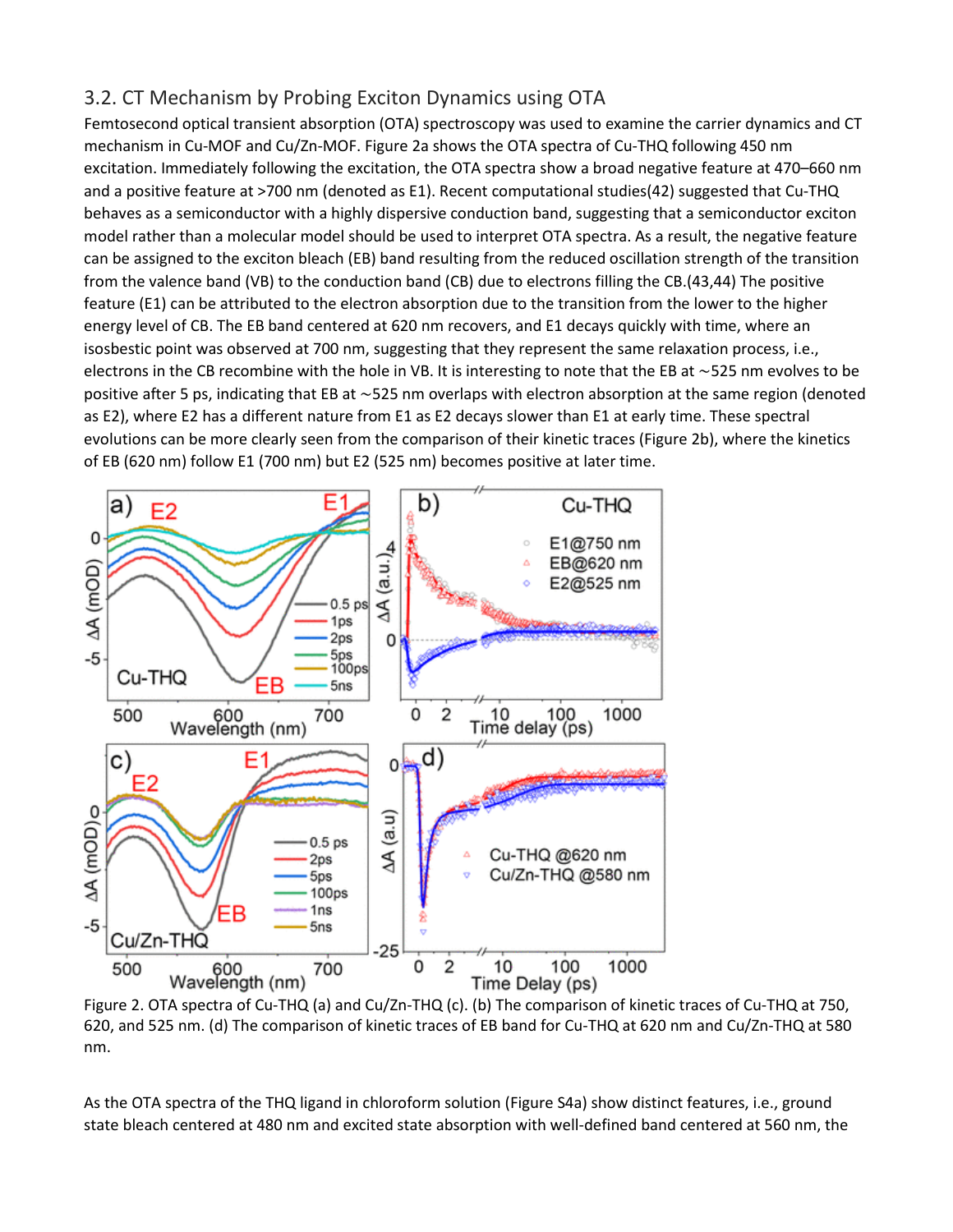conjugated structure in Cu-THQ must be responsible for the observed spectral features. In addition, the OTA spectra of Zn-THQ (Figure S4b) also show very distinct features from that of Cu-THQ, where a much sharper negative band at 570 nm and two well-defined positive features centered at 520 and 625 nm were observed in the spectra of Zn-THQ. Given that the  $Zn^{2+}$  node with closed shell 3d<sup>10</sup> electron configuration is anticipated to prevent the ligand-M-ligand through-bond CT pathway in Zn-THQ,(29) the spectral evolutions in the OTA spectra of Cu-THQ are likely due to the delocalized intralayer excitons which transport via through-bond pathway. The OTA spectra of Cu/Zn-THQ (Figure 2c) show similar spectral shape (EB, E1, and E2) as that of Cu-THQ. However, compared to that of Cu-THQ, the EB band in Cu/Zn-THQ is narrower. In addition, significant blue shift was observed for EB and E1 with respect to Cu-THQ, yet a negligible shift was observed for E2. Previous studies have shown that the broadness of the OTA spectral features in a zirconium based MOF (NU-1000) is associated with the presence of loosely bound excitons and high carrier density.(45) As a result, the broader EB in Cu-THQ than that in Cu/Zn-THQ suggests the decreasing delocalization of carriers and carrier density in M-THQ when some  $Cu<sup>2+</sup>$  ions are replaced by Zn<sup>2+</sup>, which is consistent with photoconductivity measurements discussed later. This also explains the hypsochromic shift of EB in the spectra of Cu/Zn-THQ with respect to Cu-THQ, where  $Zn^{2+}$  partially blocks intralayer charge delocalization, resulting in more tightly bound excitons with lower mobility and/or carrier density and thus fewer dispersive states.

Note that E2 was observed in the spectra of both samples and shows negligible shift upon the incorporation of  $Zn^{2+}$ , indicating that the degree of intralayer delocalization through ligand-Cu-ligand conjugated motifs has little impact on E2. This may suggest that E2 originates from localized ligand states and/or interlayer excitons as a result of ligand π–π conjugation. We can exclude the contribution of interlayer CT (through space) to E2 as negligible photoconductivity was observed in Zn-THQ (Figure S5). As a result, we attribute E2 to the absorption due to localized ligand state, i.e., tightly bound excitons. This also explains the slower decay kinetics of E2 than E1 at early time in Cu-THQ and Cu/Zn-THQ, as loosely bound intralayer excitons (E1) may undergo additional ultrafast localization process to form localized excitons. This assignment is further supported from the comparison of their kinetic traces of EB (Figure 2d), which shows that EB recovery in Cu-THQ is faster than in Cu/Zn-THQ. The OTA kinetic traces can be fit by a three-component decay function. The best fits to the kinetics are also shown in Figure 2d with their fitting parameters listed in Table S1. The ultrafast time constant ( $\tau_1 \sim 0.4$ ) ps) in both samples may result from exciton localization to ligand state or trapping process, while  $\tau_2$  (~ 8–17 ps) and  $\tau_3$ ( $\gg$ 5 ns)may be attributed to exciton recombination time constants.  $\tau_3$  is much longer than our OTA time window (5 ns), suggesting that M-THQ has long-lived intralayer excitons.

#### 3.3. Unravelling the Atomic-level Nature of Long-lived Intralayer Exciton using XTA

To gain insight into the nature of the long-lived intralayer excitons, we measured the electronic structure at the Cu center in both Cu-THQ and Cu/Zn-THQ using X-ray transient absorption (XTA) spectroscopy, a powerful technique that is element sensitive and allows us to directly probe the electron density at the Cu site upon photoexcitation with a 400 nm laser pump pulse.(46)Figure 3a shows the ground state X-ray absorption near edge structure (XANES) spectrum of Cu-THQ as well as its XANES difference spectra collected at 100 ps and 5 ns after excitation. The difference spectra were obtained after subtracting the laser-off (ground state) spectrum from the laser-on (with excitation) spectrum. Two prominent positive features observed at 8.983 and 8.989 keV in the difference spectrum of Cu-THQ, assigned to  $1s\rightarrow 4p_z$  (+ shakedown) and the main  $1s\rightarrow 4p_{xy}$  transitions, respectively,(47,48) indicate that the absorption edge moves to lower energy, i.e., the Cu center in Cu-THQ is reduced upon photoexcitation.(49) Because Cu and THQ ligand are the only two components in Cu-THQ, the reduction of Cu center must be accompanied by the oxidation of THQ, suggesting that the nature of the intralayer excitons has electrons located at the Cu center while holes are located at THQ. The splitting of the 1s– 4p transition into 1s→ 4p*<sup>z</sup>* and 1s → 4p*xy* transitions likely results from the square planar geometry of Cu center in Cu-THQ, which has no ligand orbitals in the *z*-direction and thus lowers the energy of the 1s–4p*<sup>z</sup>* transition.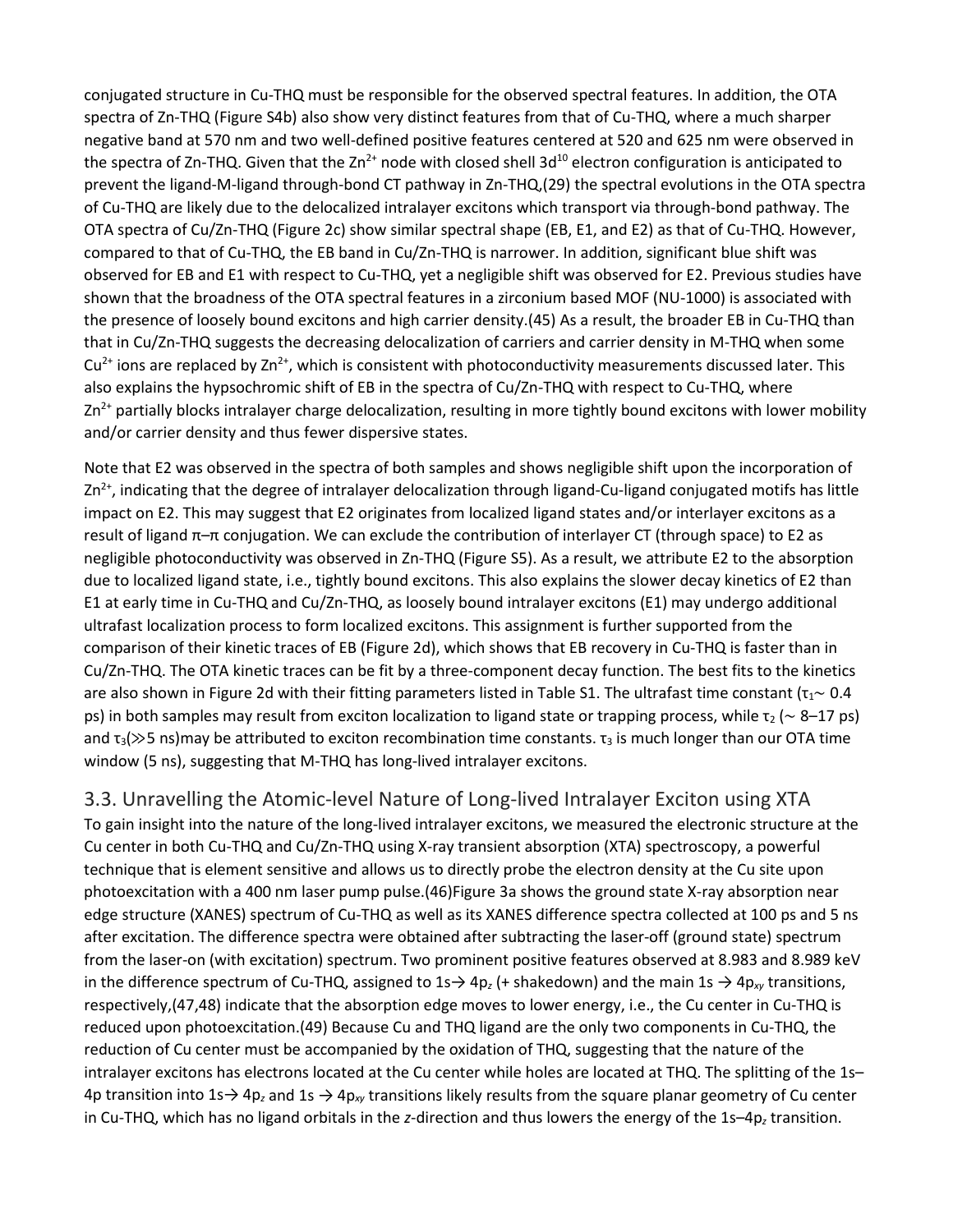

Figure 3. Difference XANES spectra of Cu-THQ (a) and Cu/Zn-THQ (b), which were obtained by subtracting the laser-off (ground state) spectrum (black plot) from laser-on spectrum collected at 100 ps and 5 ns. (c) The comparison of XTA kinetics for Cu-THQ at 8.989 keV and Cu/Zn-THQ at 8.983 keV. (d) The comparison of OPTP traces of the Cu-THQ and Cu/Zn-THQ.

However, the 1s → 4p*xy* transition is no longer prominent in Cu/Zn-THQ (Figure 3b) and only the 1s– 4p*<sup>z</sup>* transition with shakedown contribution at 8.983 keV is observed. Because the presence of the double transition of Cu K edge XANES spectrum in Cu(II) bis-diimine complexes was believed to be associated with high degree of covalency,(49,50) the absence of the 1s  $\rightarrow$  4p<sub>*xy*</sub> transition in Cu/Zn-THQ suggests less covalency in Cu/Zn-THQ with respect to that in Cu-THQ. This is because the introduction of  $Zn^{2+}$  into Cu-THQ prevents intralayer charge delocalization, which reduces the degree of in plane covalency. These results together suggest that the intralayer excitons are transported through ligand-Cu-ligand pathway, where the presence of Zn ion in M-THQ reduces in plane covalency and blocks through-bond transport, which is consistent with our OTA results and OPTP results discussed later. The consistency of the XTA and OTA results was further supported from the comparison of XTA kinetic traces of Cu-THQ (probed at 8.983 keV) and Cu/Zn-THQ (probed at 8.989 keV). As shown in Figure 3c, the kinetics of both samples show a super long-lived component (>17 ns), corresponding to the long time constant ( $\tau_3$ ) in OTA kinetics. Similar to OTA results, the kinetic trace of Cu-THQ decays much faster than that in Cu/Zn-THQ, suggesting shorter lived excitons in the former than the latter.

#### 3.4. Photoconductivity Dynamics via OPTP Spectroscopy

The OTA and XTA results together suggest that photoexcitation of Cu-THQ leads to the formation of long-lived intralayer charge carriers, comprising electrons and holes, with electrons being mainly Cu-localized and holes being mainly THQ ligand-localized. Moreover, it was found that the introduction of  $\text{Zn}^2$  to M-THQ partially blocks intralayer charge carrier delocalization. The natural question following these interesting findings is whether these delocalized intralayer charge carriers exhibit photoconductivity. In order to uncover the correlation of intralayer charge carriers and photoconductivity behavior of M-THQ, we measured the photoconductivity of these samples by probing the free carrier dynamics using optical pump terahertz probe (OPTP) spectroscopy.(21,32,51−55)Figure 3d shows OPTP dynamics for Cu-THQ and Cu/Zn-THQ following 400 nm excitation. Note that both samples are adequately thick to fully absorb the pump pulse. It can be seen that photoconductivity is present in both samples evidenced by the attenuation of THz after photoexcitation. At time zero (a pump delay  $t_{pump} = 0$ ), a rapidly decaying peak in the signal is observed, which is followed by a slower decay at longer delay. The normalized traces (Figure S5) show that the dynamics observed are very similar in both samples and that the traces do not decay to baseline within the measured 300 ps pump-probe delay time window, suggesting a long-lived component of the photoconductivity. It is interesting to note that the inclusion of Zn into Cu-THQ results in an approximately 50% decrease of the peak OPTP signal. Supporting this trend, it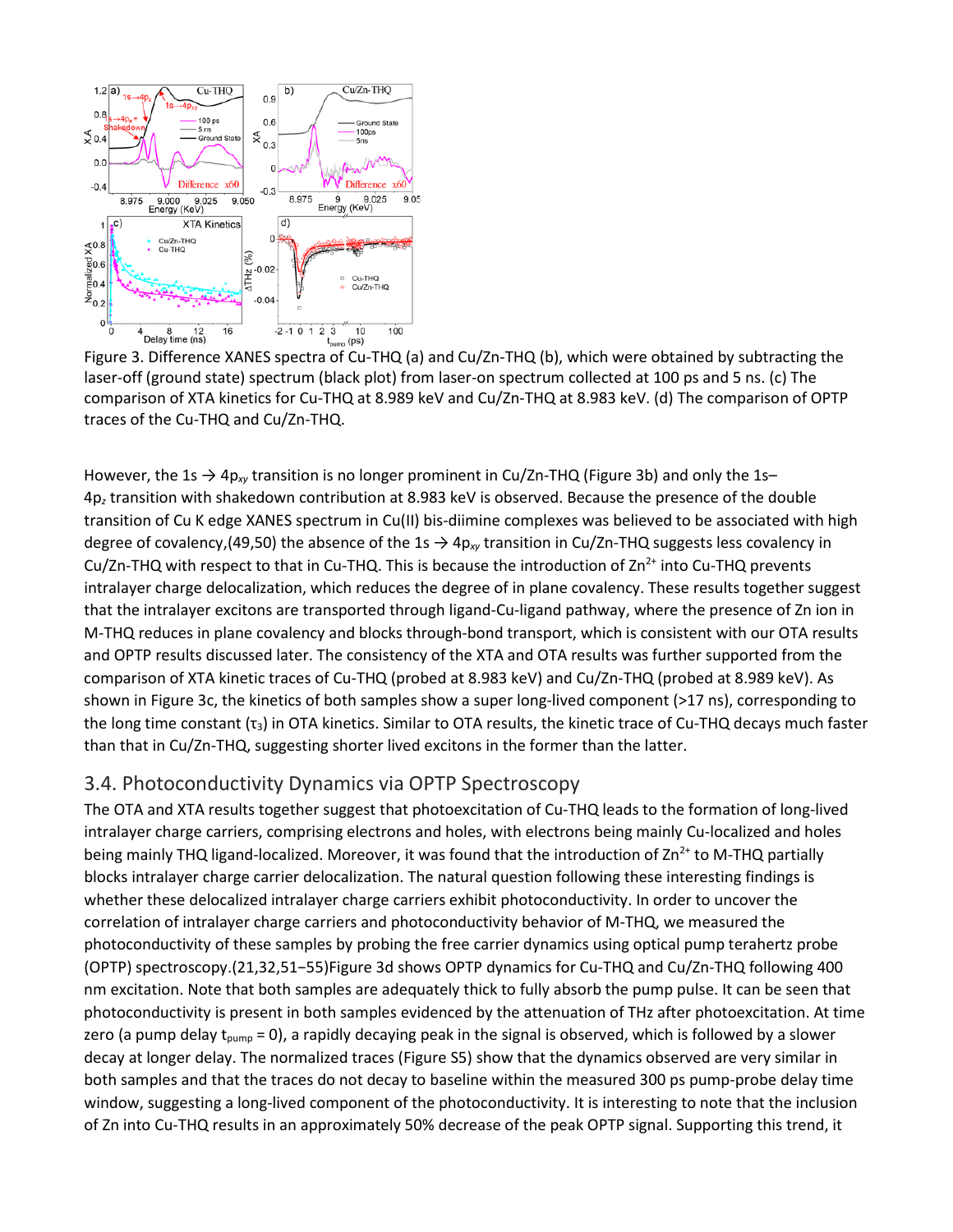was observed that the photoconductivity of Zn-THQ is below the detection limit of OPTP experiments (Figure S5). Because the measured photoconductivity is a product of the carrier mobility and carrier density,(56) we can conclude that incorporation of Zn into MOFs significantly reduces the carrier mobility and/or density, consistent with OTA and XTA results. These qualitative observations are based on the peak THz attenuation within the IRF time scale; however, modeling demonstrates the same trend, as discussed below.

Because similar decay dynamics were observed for both MOFs, the same multiexponential fit model was used to model the photoconductivity dynamics.

$$
\Delta THz(t) = -\left(A_1\left(e^{-(t-t_0)/\tau_1}\right) + A_2\left(e^{-(t-t_0)/\tau_2}\right) + A_3\left(e^{-(t-t_0)/\tau_3}\right)\right) \otimes G_R
$$

(1)

Three-time components, represented as the time constants  $\tau_1$ ,  $\tau_2$ , and  $\tau_3$ , were required to adequately describe the decay dynamics, and therefore they were fit to a gaussian-convoluted triexponential function (eq 1) with best fit parameters shown in Table S3. The first-time component  $(\tau_1)$  is instrument response-limited and immediately follows the incident pump pulse. It is fixed to 0.4 ps, which is equivalent to the FWHM of the gaussian instrument response function (IRF) that is convoluted with the fit model. The decay of the trace appears to have 2 additional time components, one on the time scale of 2-5 ps ( $\tau_2$ ) and one that acts as a baseline offset  $(\tau_3)$  to describe remaining photoconductivity signal persistent beyond the measured delay range of 300 ps. The decay in THz attenuation is due to the loss of mobile carriers. This loss can be attributed to a variety of physical processes, such as electron-hole recombination, carrier trapping to non-mobile states, and relaxation to lower energy states with lower mobility.(56,57) The ground state refractive indices of Cu-THQ and Cu/Zn-THQ were determined using time-domain terahertz spectroscopy (THz-TDS) and are shown in Figure S6a– c. These optical properties are within uncertainty between Cu-THQ and Cu/Zn-THQ, suggesting similar ground state properties in the THz frequency regime. The frequency-dependent photoconductivity of Cu-THQ was measured at a time delay (t<sub>pump</sub>) of 500 fs, which is in the time regime of  $\tau_1$  and  $\tau_2$ . The photoconductivity (Figure S6d) shows a value of approximately 0.2 S/m. While the signal for Cu/Zn-THQ was prohibitively small to measure in frequency-dependent experiments, the OPTP results in Figure 3d suggest that the photoconductivity of Cu/Zn-THQ is approximately half of that of Cu-THQ (i.e., 0.1 S/m).

With a combination of the results from OTA, OPTP, and XTA studies,  $\tau_1$  may result from carrier trapping or relaxation to lower energy states with lower mobility (e.g., partial localization) while  $\tau_2$  and  $\tau_3$  represent a decay component that is beyond the typical time scale for carrier trapping and can be assigned to the recombination of electrons and holes. The presence of long-lived time constant  $(\tau_3)$  in OPTP experiment suggests that the longlived intralayer excitons observed in OTA and XTA experiments are photoconductive and are featured by Culocalized electrons and THQ ligand-localized holes.

# 3.5. Electronic Structure Predicted by DFT and the Correlation with Spectroscopic

#### Results

To gain even more insight on the nature of these photoconductive intralayer excitons, we performed electronic structure DFT calculations with revised PBE exchange-correlation functional. The computational methodology predicted remarkably different VB and CB for Zn-THQ and Cu-THQ (Figure 4a,b). For each of the MOFs, the VB crosses the respective Fermi level (FL), which indicates that ground state conductivity is thermodynamically possible. The distinct difference arises from the dispersion of the FL crossing VB and the density of states (DOS) present both at and above the FL. The VB of Zn-THQ crosses the FL only marginally along the X-Γ k-line. Along the Y-Γ and Z-Γ k-lines, the VBs have low dispersity (9.1me and 27me, respectively). In contrast, most of the VB of Cu-THQ resides above the FL and has more dispersion than that in Zn-THQ, which can be best illustrated by a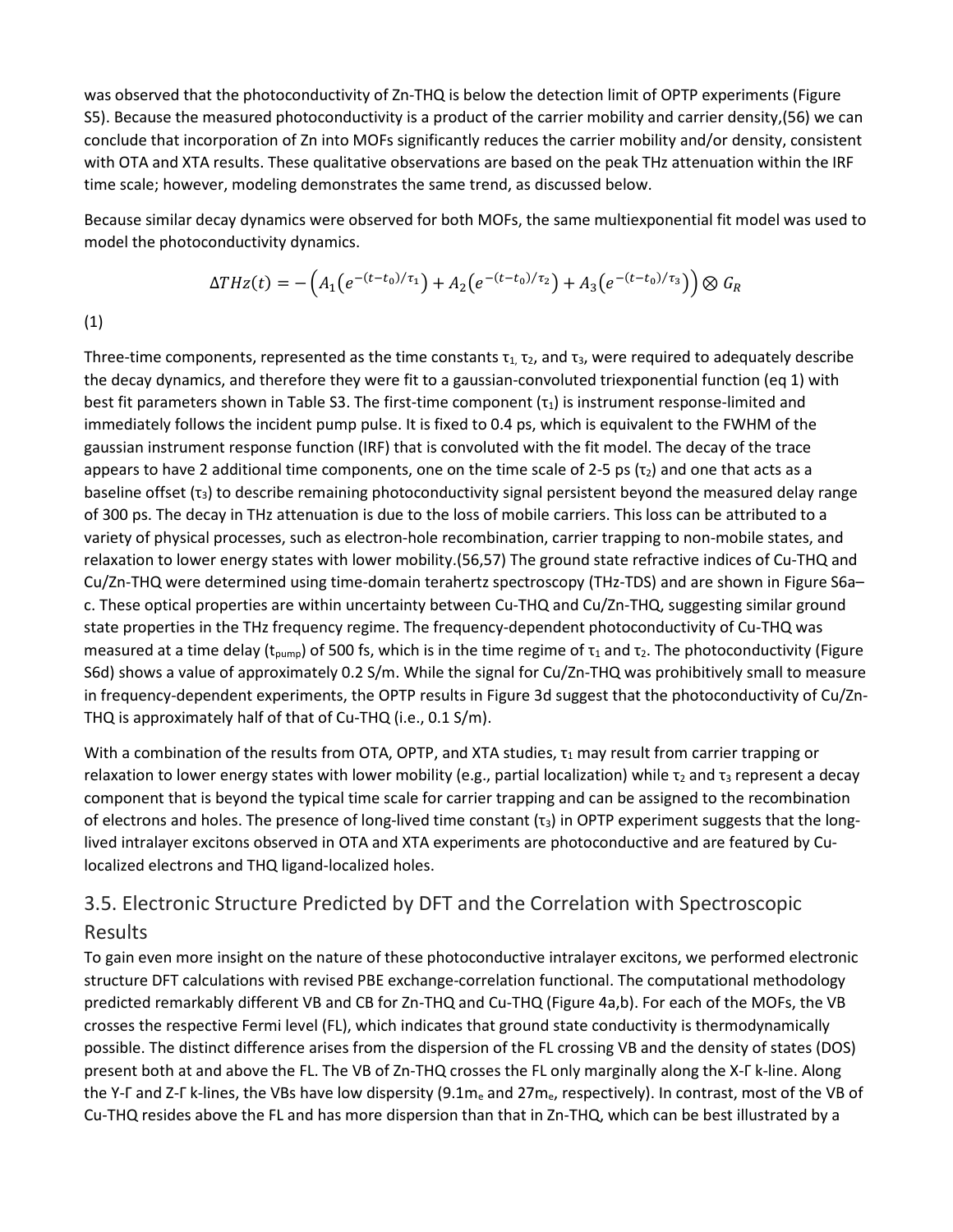20% lower effective electron mass along the X-Γ k-line in Cu-THQ than Zn-THQ. In addition, the dispersions along the Y-Γ (4.7m<sub>e</sub>) and Z-Γ (3.5m<sub>e</sub>) k-lines as well as the DOS at the FL in Cu-THQ are also much higher than that in Zn-THQ. Moreover, the atom resolved DOS reveals that the VB of Zn-THQ is not primarily comprised of orbitals belonging to the Zn<sup>2+</sup> ion, which suggests that any carrier mobility must proceed through the organic portions of the framework. This is further reflected in the bands above the FL, which also results predominantly from electron orbitals of carbon atoms. In contrast, the predominant contribution to the VB in Cu-THQ comes from Cu and O orbitals and the bands above the FL have large DOS values that primarily arise from the electron orbitals of Cu. These results together suggest the covalency in the O–Cu–O bond, through which ground and excited state carrier transport can evidently proceed, and the incorporation of  $Zn^{2+}$  in Cu-THQ is anticipated to reduce carrier density and/or mobility. These computational results are consistent with our spectroscopic data, where the greater EB band broadening observed in the OTA spectra of Cu-THQ than that in Cu/Zn-THQ indicates the presence of more delocalized carriers which are transported through the O–Cu–O bond (XTA results), consistent with higher photoconductivity (larger OPTP signal) in Cu-THQ than that in Cu/Zn-THQ.



Figure 4. Band structure diagrams (see Figure S10 for real space interpretation of Brillouin zone) and atomic orbital projected density of states calculated using the revised PBE exchange-correlation functional for Cu-THQ (a) and Zn-THQ (b). (c) Schematic representation of exciton relaxation dynamics. (d) The cartoon illustrating that the incorporation of  $Zn^{2+}$  to Cu-THQ blocks intralayer exciton delocalization.

Taking the spectroscopic and computational results together, we proposed a model for the CT mechanism in Cu-THQ. As shown in Figure 4c, the photoexcitation of Cu-THQ promotes electrons from the VB to CB, generating hot electrons in CB and holes in the VB. These hot carriers have high mobility and quickly relax down to a lower energy level in CB/VB that has smaller mobility (more localized state) as supported by both OTA and OPTP. This relaxation process corresponds to the ultrafast decay time  $(\tau_1)$  observed in both OTA and OPTP. The electron and hole recombination then occur with time constants ranging from a few picoseconds ( $\tau_2$ ) to  $\gg$ 5 ns ( $\tau_3$ ). OPTP results indicate that the short-lived hot and long-lived cool carriers in Cu-THQ all exhibit mobility, suggesting that Cu-THQ is photoconductive. The photoconductivity of Cu-THQ is reduced by half upon replacing ∼50% of  $Cu^{2+}$  (3d<sup>9</sup>) by Zn<sup>2+</sup> (3d<sup>10</sup>) and disappears in Zn-THQ, suggesting that the intralayer rather than interlayer transport is responsible for the observed photoconductivity (Figure 4d). As suggested by both XTA and DFT results, the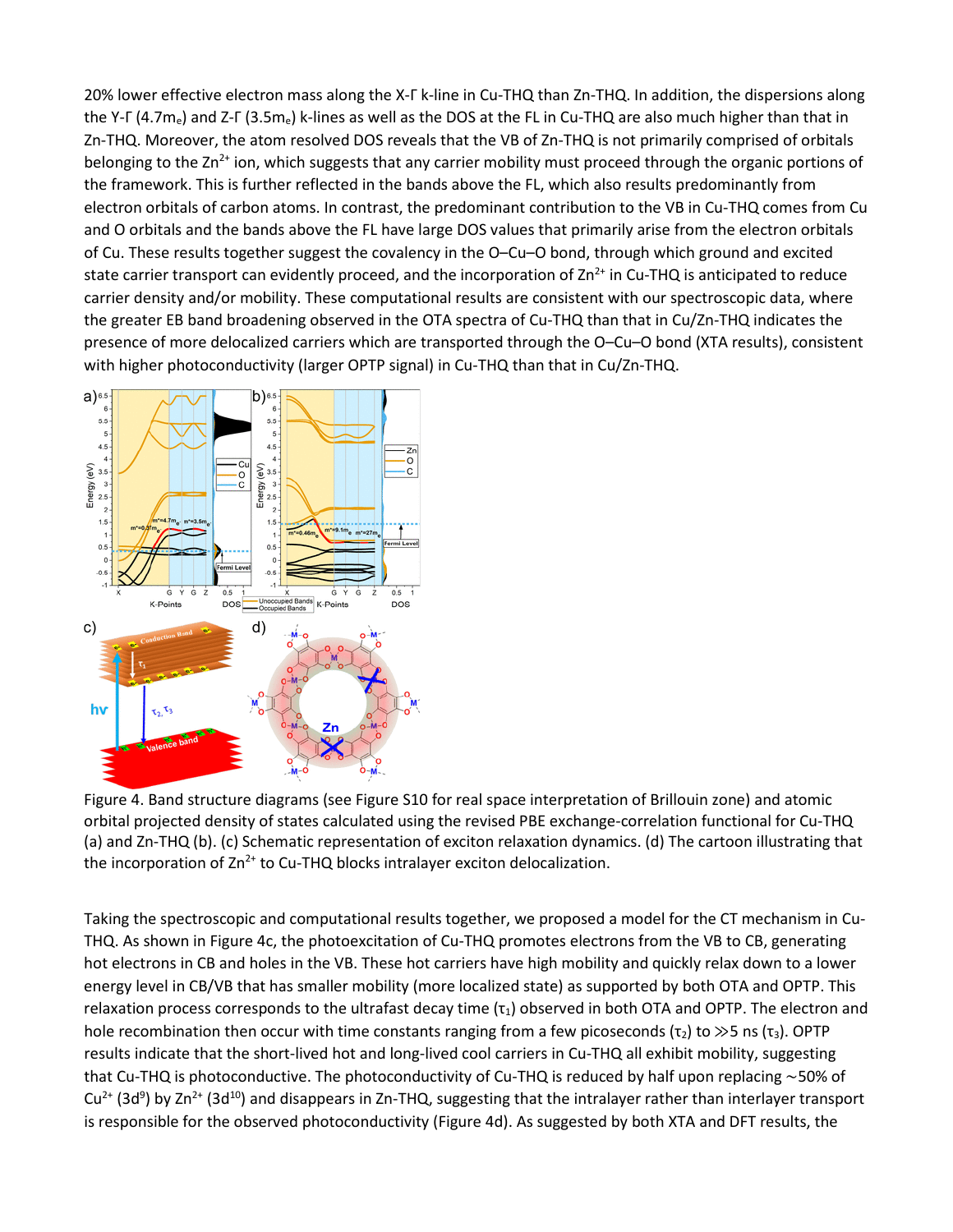photoconductivity of Cu-THQ primarily proceeds through the O–Cu–O motif with negligible contribution from interlayer  $\pi$ – $\pi$  stacking between the THQ ligands.

# 4. Conclusion

In summary, we report direct evidence of the charge transport mechanism in Cu-THQ MOF and the correlation of temporal (sub-picosecond to nanosecond regime) and spatial (atomic level) behaviors of carriers with their photoconductivity using the combination of three advanced time resolved spectroscopies. We show that the hot carriers (high mobility) generated after photoexcitation undergo an ultrafast localization process and relax down to a lower energy state (cool carriers) with super long lifetimes (>17 ns). The long-lived cool carriers are transported through the O–Cu–O motif with negligible contribution from the interlayer π–π stacking of the ligands, which is responsible for the long-term photoconductivity of Cu-THQ. These findings are unprecedented: the discovery of hot carriers with high mobility in Cu-THQ suggests the importance of design systems that can dissociate these highly delocalized hot carriers before they cool down. The revelation of the presence of longlived mobile carriers which are transported through the O–Cu–O motif in Cu-THQ implies not only the possibility of the further optimization of these materials through tuning the chain structure but also a great promise of the extraction of these long-lived excitons for effective use in photocatalysis, solar cells, and photo-electronics.

# Supporting Information

The Supporting Information is available free of charge at https://pubs.acs.org/doi/10.1021/jacs.0c09000.

• Diffuse reflectance spectrum, N2 sorption isotherms, OTA spectra, OPTP kinetics, band structure calculation, EDX spectra, and tables for fitting parameters (PDF)

# Terms & Conditions

Most electronic Supporting Information files are available without a subscription to ACS Web Editions. Such files may be downloaded by article for research use (if there is a public use license linked to the relevant article, that license may permit other uses). Permission may be obtained from ACS for other uses through requests via the RightsLink permission system: http://pubs.acs.org/page/copyright/permissions.html.

# Author Contributions

The manuscript was written through contributions of all authors. All authors have given approval to the final version of the manuscript.

# Notes

The authors declare no competing financial interest. C.A.S.: deceased July 26, 2020.

# Acknowledgments

This research was supported by the U.S. Department of Energy, Office of Science, Office of Basic Energy Sciences, under Award No. DE-SC0020122. C.S. acknowledges support from the U.S. Department of Energy, Chemical Sciences, Geosciences, and Biosciences Division, Office of Basic Energy Sciences, Office of Science (Grant DEFG02-07ER15909) for the THz measurements. Use of the Advanced Photon Source at Argonne National Laboratory was supported by the U. S. Department of Energy, Office of Science, Office of Basic Energy Sciences, under Award No. DE-AC02-06CH11357. XPS investigations were performed at the Irvine Materials Research Institute (IMRI) at the University of California, Irvine using instrumentation funded in part by the NSF Major Research Instrumentation Program under grant no. CHE-1338173. We specially thank Ich Tran at IMRI in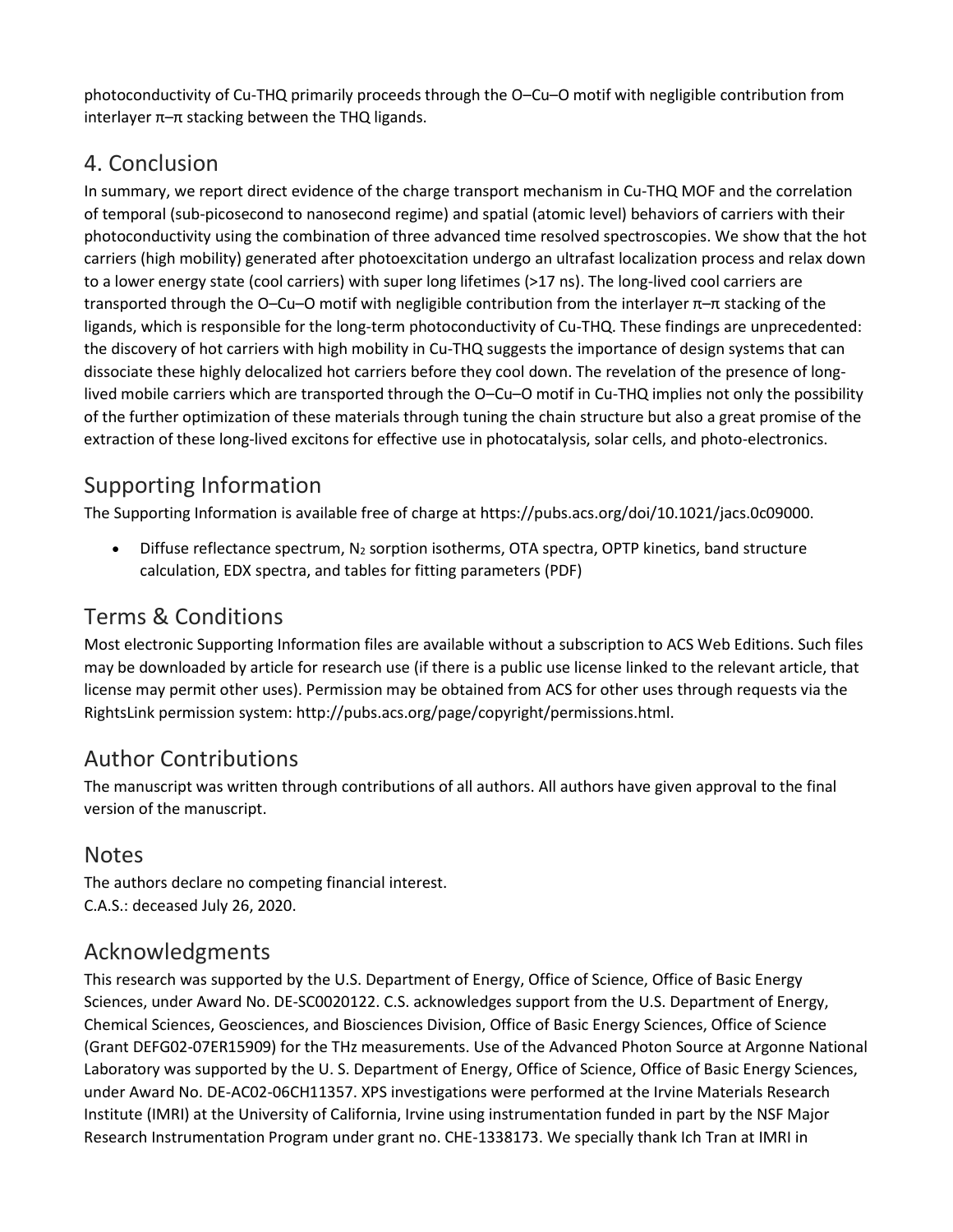assisting with XPS data collection. This work used the high-performance computing cluster at the Extreme Science and Engineering Discovery Environment (XSEDE) supported by NSF grant ACI-1053575.

#### References

- **1** Janiak, C.; Vieth, J. K. MOFs, MILs and more: concepts, properties and applications for porous coordination networks (PCNs). *New J. Chem.* **2010**, *34* (11), 2366– 2388, DOI: 10.1039/c0nj00275e
- **2** Muschielok, C.; Oberhofer, H. Aspects of semiconductivity in soft, porous metal-organic framework crystals. *J. Chem. Phys.* **2019**, *151* (1), 015102, DOI: 10.1063/1.5108995
- **3** Sun, L.; Campbell, M. G.; Dinca, M. Electrically Conductive Porous Metal-Organic Frameworks. *Angew. Chem., Int. Ed.* **2016**, *55* (11), 3566– 3579, DOI: 10.1002/anie.201506219
- **4** Yaghi, O. M.; O'Keeffe, M.; Ockwig, N. W.; Chae, H. K.; Eddaoudi, M.; Kim, J. Reticular synthesis and the design of new materials. *Nature* **2003**, *423* (6941), 705– 714, DOI: 10.1038/nature01650
- **5** Latroche, M.; Surble, S.; Serre, C.; Mellot-Draznieks, C.; Llewellyn, P. L.; Lee, J. H.; Chang, J. S.; Jhung, S. H.; Ferey, G. Hydrogen storage in the giant-pore metal-organic frameworks MIL-100 and MIL-101. *Angew. Chem., Int. Ed.* **2006**, *45* (48), 8227– 8231, DOI: 10.1002/anie.200600105
- **6** Zhang, Z. J.; Zhao, Y. G.; Gong, Q. H.; Li, Z.; Li, J. MOFs for CO2 capture and separation from flue gas mixtures: the effect of multifunctional sites on their adsorption capacity and selectivity. *Chem. Commun.* **2013**, *49* (7), 653– 661, DOI: 10.1039/C2CC35561B
- **7** Dolgopolova, E. A.; Rice, A. M.; Martin, C. R.; Shustova, N. B. Photochemistry and photophysics of MOFs: steps towards MOF-based sensing enhancements. *Chem. Soc. Rev.* **2018**, *47* (13), 4710– 4728, DOI: 10.1039/C7CS00861A
- **8** Zhou, Y. X.; Hu, W. H.; Yang, S. Z.; Zhang, Y. B.; Nyakuchena, J.; Duisenova, K.; Lee, S.; Fan, D. H.; Huang, J. Site-Selective Probes of Mixed-Node Metal Organic Frameworks for Photocatalytic Hydrogen Generation. *J. Phys. Chem. C* **2020**, *124* (2), 1405– 1412, DOI: 10.1021/acs.jpcc.9b09634
- **9** Furukawa, H.; Cordova, K. E.; O'Keeffe, M.; Yaghi, O. M. The chemistry and applications of metal-organic frameworks. *Science* **2013**, *341* (6149), 1230444, DOI: 10.1126/science.1230444
- **10** Lazaro, I. A.; Forgan, R. S. Application of zirconium MOFs in drug delivery and biomedicine. *Coord. Chem. Rev.* **2019**, *380*, 230– 259, DOI: 10.1016/j.ccr.2018.09.009
- **11** Kung, C.-W.; Han, P.-C.; Chuang, C.-H.; Wu, K. C.-W. Electronically conductive metal-organic framework-based materials. *APL Mater.* **2019**, *7* (11), 110902, DOI: 10.1063/1.5125487
- **12** Li, P. F.; Wang, B. Recent Development and Application of Conductive MOFs. *Isr. J. Chem.* **2018**, *58* (9- 10), 1010– 1018, DOI: 10.1002/ijch.201800078
- **13** Xu, H. Q.; Yang, S. Z.; Ma, X.; Huang, J. E.; Jiang, H. L. Unveiling Charge-Separation Dynamics in CdS/Metal-Organic Framework Composites for Enhanced Photocatalysis. *ACS Catal.* **2018**, *8* (12), 11615– 11621, DOI: 10.1021/acscatal.8b03233
- **14** Guo, F.; Yang, S. Z.; Liu, Y.; Wang, P.; Huang, J.; Sun, W. Y. Size Engineering of Metal-Organic Framework MIL-101(Cr)-Ag Hybrids for Photocatalytic CO2 Reduction. *ACS Catal.* **2019**, *9* (9), 8464– 8470, DOI: 10.1021/acscatal.9b02126
- **15** Ko, M.; Mendecki, L.; Mirica, K. A. Conductive two-dimensional metal-organic frameworks as multifunctional materials. *Chem. Commun.* **2018**, *54* (57), 7873– 7891, DOI: 10.1039/C8CC02871K
- **16** Sheberla, D.; Sun, L.; Blood-Forsythe, M. A.; Er, S.; Wade, C. R.; Brozek, C. K.; Aspuru-Guzik, A.; Dinca, M. High Electrical Conductivity in Ni-3(2,3,6,7,10,11-hexaiminotriphenylene)(2), a Semiconducting Metal-Organic Graphene Analogue. *J. Am. Chem. Soc.* **2014**, *136* (25), 8859– 8862, DOI: 10.1021/ja502765n
- **17** Huang, X.; Sheng, P.; Tu, Z.; Zhang, F.; Wang, J.; Geng, H.; Zou, Y.; Di, C.-a.; Yi, Y.; Sun, Y. A two-dimensional πd conjugated coordination polymer with extremely high electrical conductivity and ambipolar transport behaviour. *Nat. Commun.* **2015**, *6* (1), 1– 8, DOI: 10.1038/ncomms8408
- **18** Qu, L. Y.; Iguchi, H.; Takaishi, S.; Habib, F.; Leong, C. F.; D'Alessandro, D. M.; Yoshida, T.; Abe, H.; Nishibori, E.; Yamashita, M. Porous Molecular Conductor: Electrochemical Fabrication of Through-Space Conduction Pathways among Linear Coordination Polymers. *J. Am. Chem. Soc.* **2019**, *141* (17), 6802– 6806, DOI: 10.1021/jacs.9b01717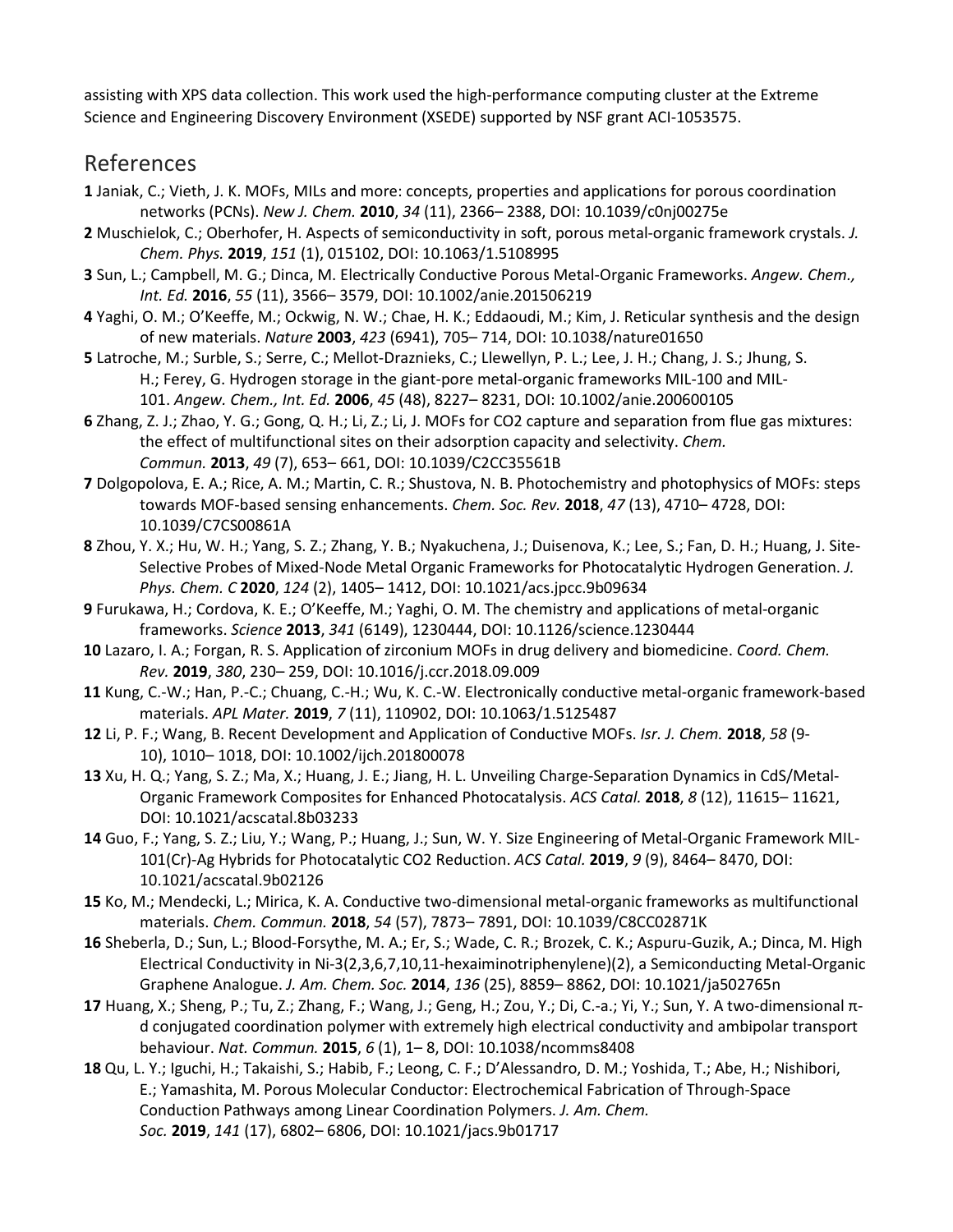- **19** Xie, L. S.; Alexandrov, E. V.; Skorupskii, G.; Proserpio, D. M.; Dinca, M. Diverse pi-pi stacking motifs modulate electrical conductivity in tetrathiafulvalene-based metal-organic frameworks. *Chemical Science* **2019**, *10* (37), 8558– 8565, DOI: 10.1039/C9SC03348C
- **20** Sun, L.; Miyakai, T.; Seki, S.; Dinca, M. Mn-2(2,5-disulfhydrylbenzene-1,4-dicarboxylate): A Microporous Metal-Organic Framework with Infinite (-Mn-S-)(infinity) Chains and High Intrinsic Charge Mobility. *J. Am. Chem. Soc.* **2013**, *135* (22), 8185– 8188, DOI: 10.1021/ja4037516
- **21** Dong, R.; Han, P.; Arora, H.; Ballabio, M.; Karakus, M.; Zhang, Z.; Shekhar, C.; Adler, P.; Petkov, P. S.; Erbe, A. High-mobility band-like charge transport in a semiconducting two-dimensional metal-organic framework. *Nat. Mater.* **2018**, *17* (11), 1027– 1032, DOI: 10.1038/s41563-018-0189-z
- **22** Kung, C. W.; Goswami, S.; Hod, I.; Wang, T. C.; Duan, J. X.; Farha, O. K.; Hupp, J. T. Charge Transport in Zirconium-Based Metal-Organic Frameworks. *Acc. Chem. Res.* **2020**, *53* (6), 1187– 1195, DOI: 10.1021/acs.accounts.0c00106
- **23** Xie, L. S.; Skorupskii, G.; Dinca, M. Electrically Conductive Metal-Organic Frameworks. *Chem. Rev.* **2020**, *120* (16), 8536– 8580, DOI: 10.1021/acs.chemrev.9b00766
- **24** Chen, D. S.; Xing, H. Z.; Su, Z. M.; Wang, C. G. Electrical conductivity and electroluminescence of a new anthracene-based metal-organic framework with pi-conjugated zigzag chains. *Chem. Commun.* **2016**, *52* (10), 2019– 2022, DOI: 10.1039/C5CC09065B
- **25** Castaldelli, E.; Jayawardena, K. I.; Cox, D. C.; Clarkson, G. J.; Walton, R. I.; Le-Quang, L.; Chauvin, J.; Silva, S. R. P.; Demets, G. J.-F. Electrical semiconduction modulated by light in a cobalt and naphthalene diimide metal-organic framework. *Nat. Commun.* **2017**, *8* (1), 1– 8, DOI: 10.1038/s41467-017-02215-7
- **26** Kamakura, Y.; Chinapang, P.; Masaoka, S.; Saeki, A.; Ogasawara, K.; Nishitani, S. R.; Yoshikawa, H.; Katayama, T.; Tamai, N.; Sugimoto, K. Semiconductive Nature of Lead-Based Metal-Organic Frameworks with Three-Dimensionally Extended Sulfur Secondary Building Units. *J. Am. Chem. Soc.* **2020**, *142* (1), 27– 32, DOI: 10.1021/jacs.9b10436
- **27** Allendorf, M. D.; Dong, R. H.; Feng, X. L.; Kaskel, S.; Matoga, D.; Stavila, V. Electronic Devices Using Open Framework Materials. *Chem. Rev.* **2020**, *120* (16), 8581– 8640, DOI: 10.1021/acs.chemrev.0c00033
- **28** Sun, L.; Park, S. S.; Sheberla, D.; Dinca, M. Measuring and Reporting Electrical Conductivity in Metal Organic Frameworks: Cd-2(TTFTB) as a Case Study. *J. Am. Chem. Soc.* **2016**, *138* (44), 14772– 14782, DOI: 10.1021/jacs.6b09345
- **29** Pattengale, B.; SantaLucia, D. J.; Yang, S. Z.; Hu, W. H.; Liu, C. M.; Zhang, X. Y.; Berry, J. F.; Huang, J. Direct Observation of Node-to-Node Communication in Zeolitic Imidazolate Frameworks. *J. Am. Chem. Soc.* **2018**, *140* (37), 11573– 11576, DOI: 10.1021/jacs.8b06727
- **30** Park, J.; Hinckley, A. C.; Huang, Z. H.; Feng, D. W.; Yakoyenko, A. A.; Lee, M.; Chen, S. C.; Zou, X.; Bao, Z. A. Synthetic Routes for a 2D Semiconductive Copper Hexahydroxybenzene Metal-Organic Framework. *J. Am. Chem. Soc.* **2018**, *140* (44), 14533– 14537, DOI: 10.1021/jacs.8b06666
- **31** Pattengale, B.; Neu, J.; Ostresh, S.; Hu, G. F.; Spies, J. A.; Okabe, R.; Brudvig, G. W.; Schmuttenmaer, C. A. Metal-Organic Framework Photoconductivity via Time-Resolved Terahertz Spectroscopy. *J. Am. Chem. Soc.* **2019**, *141* (25), 9793– 9797, DOI: 10.1021/jacs.9b04338
- **32** Neu, J.; Regan, K. P.; Swierk, J. R.; Schmuttenmaer, C. A. Applicability of the thin-film approximation in terahertz photoconductivity measurements. *Appl. Phys. Lett.* **2018**, *113* (23), 233901, DOI: 10.1063/1.5052232
- **33** Capobianco, M. D.; Pattengale, B.; Neu, J.; Schmuttenmaer, C. A. Single Copper Atoms Enhance Photoconductivity in g-C3N4. *J. Phys. Chem. Lett.* **2020**, *11*, 8873– 8879, DOI: 10.1021/acs.jpclett.0c02756
- **34** Neu, J.; Schmuttenmaer, C. A. Tutorial: An introduction to terahertz time domain spectroscopy (THz-TDS). *J. Appl. Phys.* **2018**, *124* (23), 231101, DOI: 10.1063/1.5047659
- **35** Mortensen, J. J.; Hansen, L. B.; Jacobsen, K. W. Real-Space Grid Implementation of the Projector Augmented Wave Method. *Phys. Rev. B: Condens. Matter Mater. Phys.* **2005**, *71* (3), 35109, DOI: 10.1103/PhysRevB.71.035109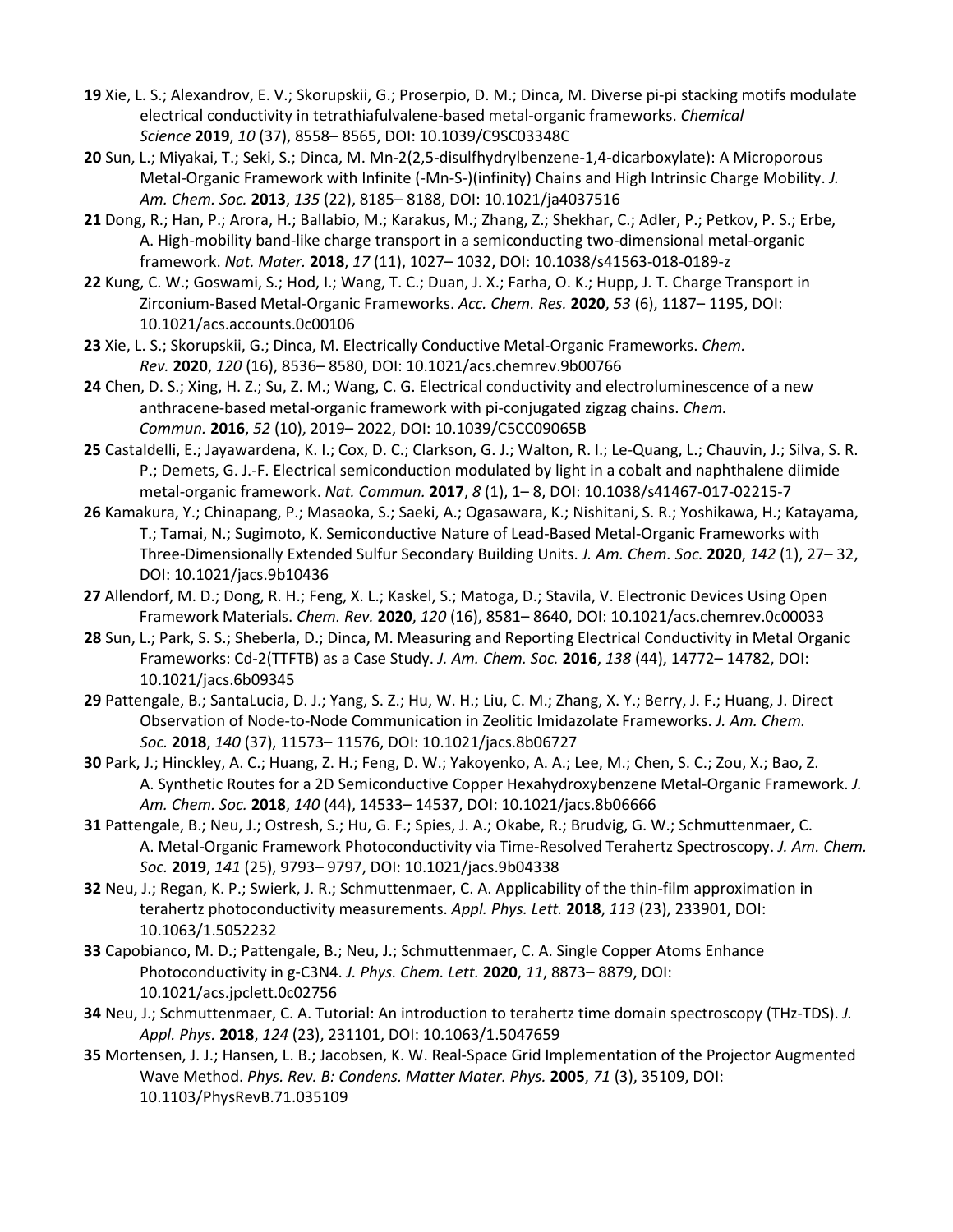- **36** Enkovaara, J.; Rostgaard, C.; Mortensen, J. J.; Chen, J.; Dułak, M.; Ferrighi, L.; Gavnholt, J.; Glinsvad, C.; Haikola, V.; Hansen, H. A.; Kristoffersen, H. H.; Kuisma, M.; Larsen, A. H.; Lehtovaara, L.; Ljungberg, M.; Lopez-Acevedo, O.; Moses, P. G.; Ojanen, J.; Olsen, T.; Petzold, V.; Romero, N. A.; Stausholm-Møller, J.; Strange, M.; Tritsaris, G. A.; Vanin, M.; Walter, M.; Hammer, B.; Hakkinen, H.; Madsen, G. K. H.; Nieminen, R. M.; Nørskov, J. K.; Puska, M.; Rantala, T. T.; Schiøtz, J.; Thygesen, K. S.; Jacobsen, K. W. Electronic Structure Calculations with GPAW: A Real-Space Implementation of the Projector Augmented-Wave Method. *J. Phys.: Condens. Matter* **2010**, *22* (25), 253202, DOI: 10.1088/0953- 8984/22/25/253202
- **37** Hjorth Larsen, A.; Jørgen Mortensen, J.; Blomqvist, J.; Castelli, I. E.; Christensen, R.; Dułak, M.; Friis, J.; Groves, M. N.; Hammer, B.ør.; Hargus, C.; Hermes, E. D.; Jennings, P. C.; Bjerre Jensen, P.; Kermode, J.; Kitchin, J. R.; Leonhard Kolsbjerg, E.; Kubal, J.; Kaasbjerg, K.; Lysgaard, S.; Bergmann Maronsson, J.; Maxson, T.; Olsen, T.; Pastewka, L.; Peterson, A.; Rostgaard, C.; Schiøtz, J.; Schutt, O.; Strange, M.; Thygesen, K. S.; Vegge, T.; Vilhelmsen, L.; Walter, M.; Zeng, Z.; Jacobsen, K. W. The Atomic Simulation Environment - a Python Library for Working with Atoms. *J. Phys.: Condens. Matter* **2017**, *29* (27), 273002, DOI: 10.1088/1361-648X/aa680e
- **38** Perdew, J. P.; Ruzsinszky, A.; Csonka, G. I.; Vydrov, O. A.; Scuseria, G. E.; Constantin, L. A.; Zhou, X.; Burke, K. Restoring the Density-Gradient Expansion for Exchange in Solids and Surfaces. *Phys. Rev. Lett.* **2008**, *100* (13), 136406, DOI: 10.1103/PhysRevLett.100.136406
- **39** Zhang, Y.; Yang, W. Comment on "Generalized Gradient Approximation Made Simple". *Phys. Rev. Lett.* **1998**, *80* (4), 890, DOI: 10.1103/PhysRevLett.80.890
- **40** Setyawan, W.; Curtarolo, S. High-throughput electronic band structure calculations: Challenges and tools. *Comput. Mater. Sci.* **2010**, *49* (2), 299– 312, DOI: 10.1016/j.commatsci.2010.05.010
- **41** Kumar, S.; Yadav, M. Ultraviolet Absorption Spectra, Solvent Effect and Non-Linear Optical Properties of Tetrahydroxy-1, 4-quinone Hydrate by Hartee-Fock and Density Functional Theory. *Asian J. Chem.* **2017**, *29* (10), 2241– 2248, DOI: 10.14233/ajchem.2017.20741
- **42** Zhang, R.; Liu, J.; Gao, Y. F.; Hua, M. Q.; Xia, B. W.; Knecht, P.; Papageorgiou, A. C.; Reichert, J.; Barth, J. V.; Xu, H.; Huang, L.; Lin, N. On-surface Synthesis of a Semiconducting 2D Metal-Organic Framework Cu-3(C6O6) Exhibiting Dispersive Electronic Bands. *Angew. Chem., Int. Ed.* **2020**, *59* (7), 2669– 2673, DOI: 10.1002/anie.201913698
- **43** Huang, J.; Mulfort, K. L.; Du, P. W.; Chen, L. X. Photodriven Charge Separation Dynamics in CdSe/ZnS Core/Shell Quantum Dot/Cobaloxime Hybrid for Efficient Hydrogen Production. *J. Am. Chem. Soc.* **2012**, *134* (40), 16472– 16475, DOI: 10.1021/ja3062584
- **44** Zhou, Y.; Yang, S.; Huang, J. Light-driven hydrogen production from aqueous solutions based on a new Dubois-type nickel catalyst. *Phys. Chem. Chem. Phys.* **2017**, *19* (11), 7471– 7475, DOI: 10.1039/C7CP00247E
- **45** Yu, J. R.; Park, J.; Van Wyk, A.; Rumbles, G.; Deria, P. Excited-State Electronic Properties in Zr-Based Metal-Organic Frameworks as a Function of a Topological Network. *J. Am. Chem. Soc.* **2018**, *140* (33), 10488– 10496, DOI: 10.1021/jacs.8b04980
- **46** Borfecchia, E.; Garino, C.; Salassa, L.; Lamberti, C. Synchrotron ultrafast techniques for photoactive transition metal complexes. *Philos. Trans. R. Soc., A* **2013**, *371* (1995), 20120132, DOI: 10.1098/rsta.2012.0132
- **47** DeBeer, S.; Randall, D. W.; Nersissian, A. M.; Valentine, J. S.; Hedman, B.; Hodgson, K. O.; Solomon, E. I. X-ray absorption edge and EXAFS studies of the blue copper site in stellacyanin: Effects of axial amide coordination. *J. Phys. Chem. B* **2000**, *104* (46), 10814– 10819, DOI: 10.1021/jp001334d
- **48** Choy, J. H.; Kim, D. K.; Park, J. C.; Choi, S. N.; Kim, Y. J. Intracrystalline and electronic structures of copper(II) complexes stabilized in two-dimensional aluminosilicate. *Inorg. Chem.* **1997**, *36* (2), 189– 195, DOI: 10.1021/ic960631n
- **49** Moonshiram, D.; Garrido-Barros, P.; Gimbert-Surinach, C.; Picon, A.; Liu, C. M.; Zhang, X. Y.; Karnahl, M.; Llobet, A. Elucidating the Nature of the Excited State of a Heteroleptic Copper Photosensitizer by using Time-Resolved X-ray Absorption Spectroscopy. *Chem. - Eur. J.* **2018**, *24* (24), 6464– 6472, DOI: 10.1002/chem.201800330